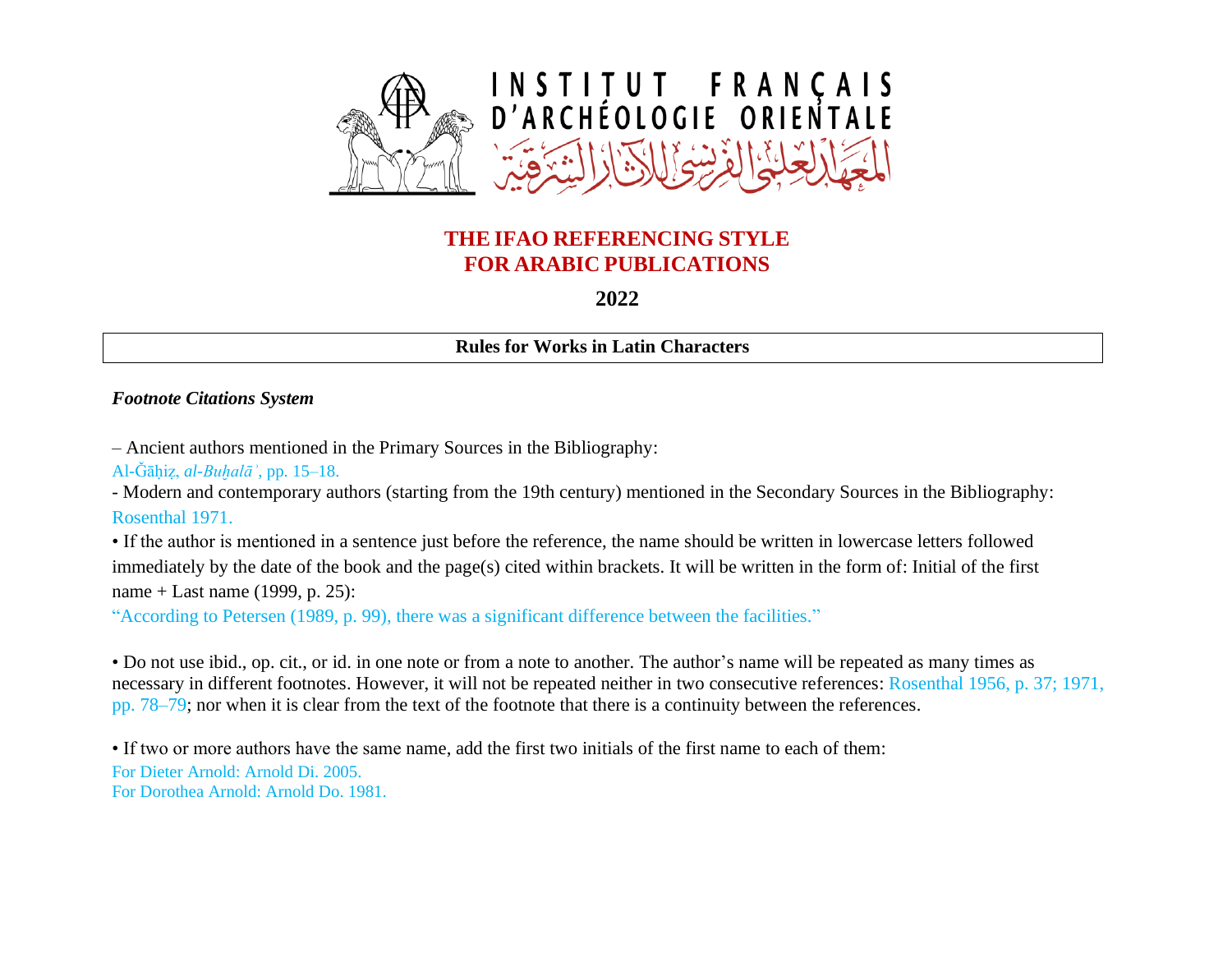The pagination should be fully provided: ex. pp. 122–145 not pp. 122–45.

## *Arrangement and Ordering of the Final Bibliography*

• A complete list of periodicals, journals and collections abbreviations is available in B. Mathieu, *Abréviations des périodiques et collections en usage à l'Institut français d'archéologie orientale*, 7th ed., Cairo, 2019 (online): <https://www.ifao.egnet.net/uploads/publications/enligne/IF1216.pdf>

- The bibliography should be arranged in the following order:
- Abbreviation List;
- Working Tools (dictionaries, encyclopaedias, catalogues, etc.);
- Archives or Manuscripts;
- Primary Sources (are to be alphabetically arranged by author, and title for the anonymous ancient sources);

– Secondary Sources (research publications are to be alphabetically arranged by author in chronological order, and title for anonymous publications).

• For a same author with several entries, the author's name is mentioned in every reference. The same author's works are listed chronologically.

- The basic form to cite a book in a bibliography is as follows:
- **–** "author": initial of the first name + name in lowercase;
- **–** "full book title" in italics followed by a comma;
- **–** "the edition if not the first" followed by a comma;
- **–** "place of publication" followed by a comma;
- **–** "date of publication" followed by a full stop.

M.R. Cohen, *The Voice of the Poor in the Middle Ages: An Anthology of Documents from the Cairo Geniza*, Princeton, Oxford, 2005.

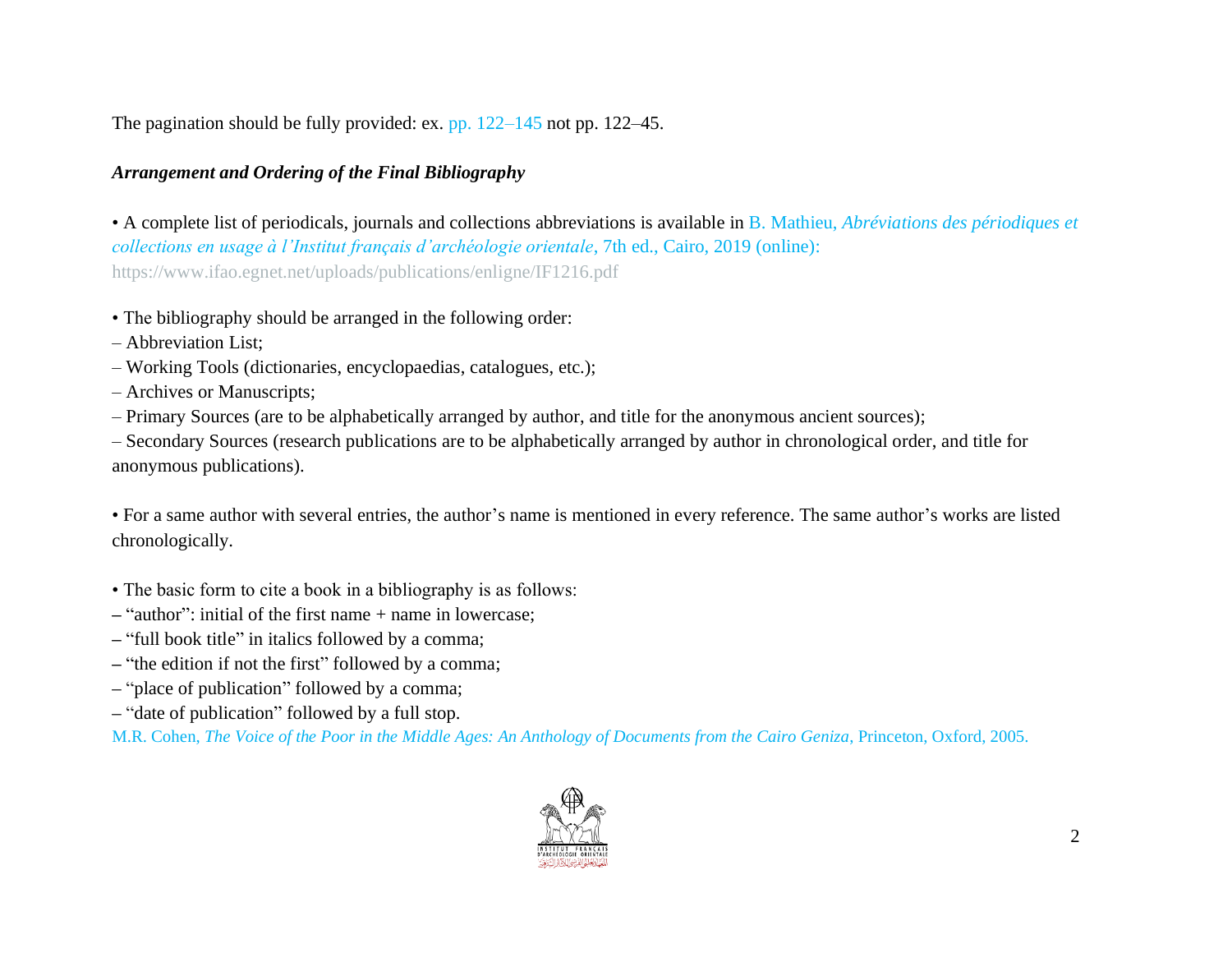• Unlike the author's name, the names of translators and editors of "Primary Sources" appear in the form of the surname followed by the name.

al-Ǧarawānī, *al-Kawkab al-mušriq fī-mā yaḥtāǧu ilayhi al-muwaṯṯiq*, S. Saghbini (ed.), Berlin, 2010.

• Titles and subtitles:

Capitalise the first word of the title/subtitle and all nouns, pronouns, adjectives, verbs and adverbs but not articles (a/an/the), conjunctions (but/and/or, etc.) and short prepositions (to/on/for, with, etc.). Longer prepositions (more than 4 letters) may be capitalized such as "Between" or "Throughout":

C.F. Petry, *The Criminal Underworld in a Medieval Islamic Society: Narratives from Cairo and Damascus Under the Mamluks*, Chicago, 2012.

• For web pages, only capitalise the first word (and any proper nouns). Never change the capitalisation within a URL as it will cease to work:

J.G. van Gelder, "al-Badrī, Abū l-Tuqā", *EI*<sup>3</sup> , online: 2009, [http://referenceworks.brillonline.com/entries/encyclopaedia-of-islam-3/al-badri-abu-l](http://referenceworks.brillonline.com/entries/encyclopaedia-of-islam-3/al-badri-abu-l-tuqa-COM_22909)[tuqa-COM\\_22909](http://referenceworks.brillonline.com/entries/encyclopaedia-of-islam-3/al-badri-abu-l-tuqa-COM_22909)

• An English bibliography of an English journal's article or a collective work is to be provided according to the Anglo-Saxon standards. However, in the case of an English reference in a French bibliography, only the article's title in the book will be set according to the Anglo-Saxon standards. The same rule applies to a French reference in an English bibliography where only the article's title will be set according to the French standards.

– In a French bibliography:

A. Sabra, « Household Sufism in Sixteenth-Century Egypt: The Rise of al-Sâda al-Bakrîya », dans R. Chih, C. Mayeur-Jaouen (éd.), *Le soufisme à l'époque ottomane, XVI<sup>e</sup> -XVIII<sup>e</sup> siècle*, Le Caire, 2010, p. 101-118.

– In an English bibliography:

A. Sabra, "Household Sufism in Sixteenth-Century Egypt: The Rise of al-Sâda al-Bakrîya", in Rachida Chih & Catherine Mayeur-Jaouen (eds.), *Le soufisme à l'époque ottomane, XVI<sup>e</sup> -XVIII<sup>e</sup> siècle*, Cairo, 2010, pp. 101–118.

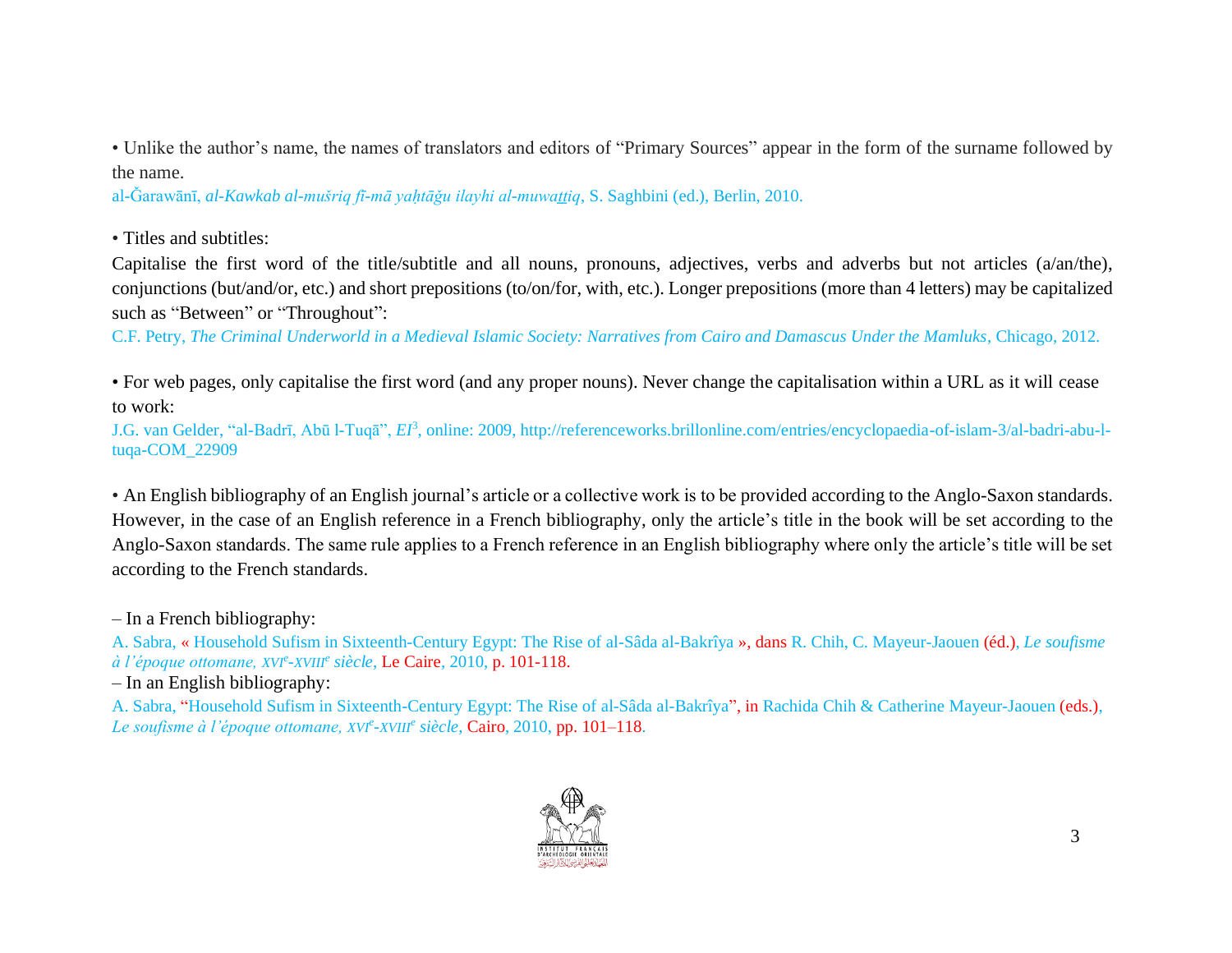•If there are several cities for the same publisher, use a comma to separate places of publication: O. Wikander (ed.), *Handbook of Ancient Water Technology*, Leiden, Boston, Cologne, 2000.

• In case of co-publishing, mention only the place(s) of publication (Beirut, Cairo).

### *Common Abbreviations Used in Note Citations and Bibliographies*

A handful of common abbreviations generally remain lower case when used at the beginning of a note citation (ca., e.g., i.e., l., ll., p., pp.).

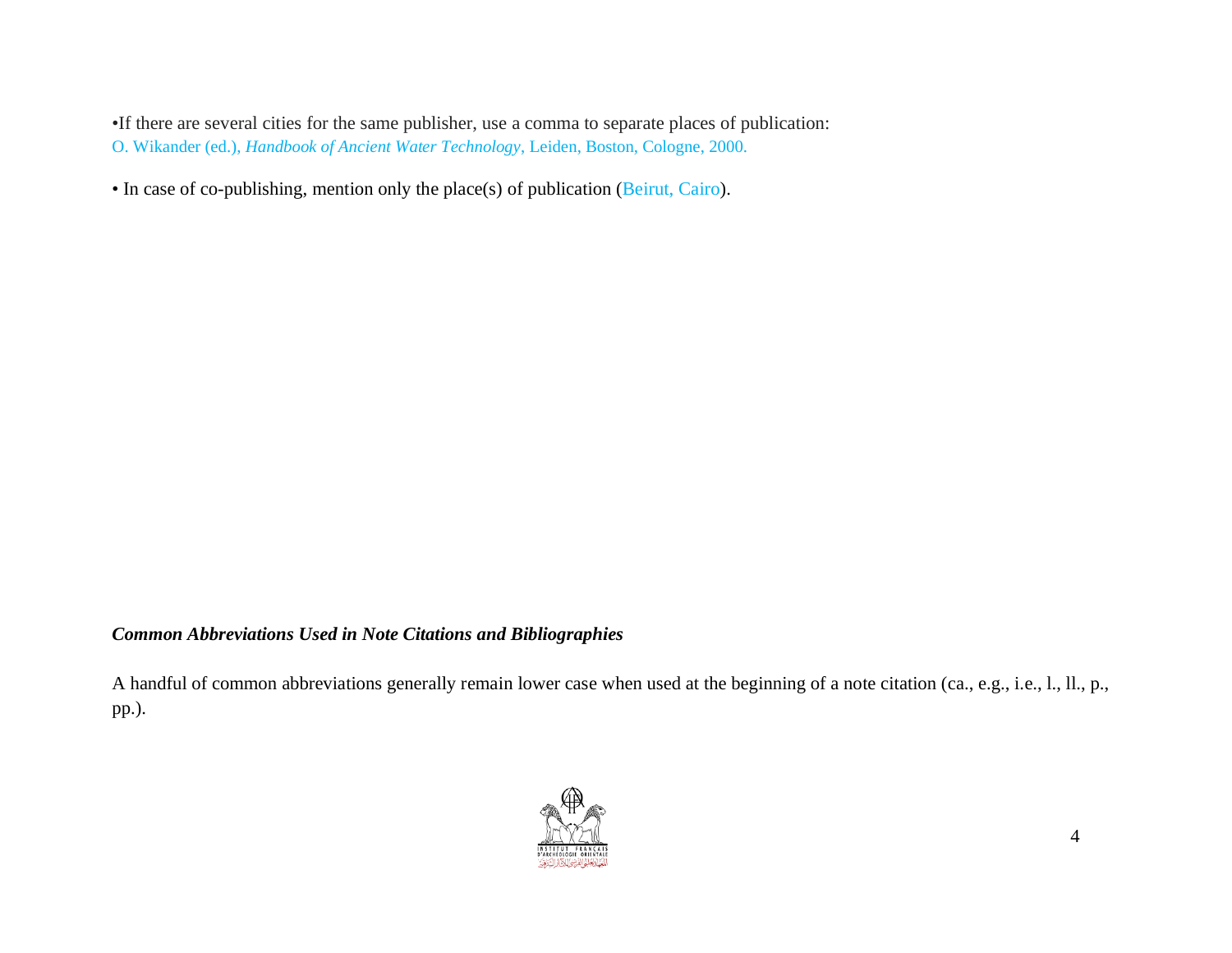$AD = \text{Anno Domini}$ add. = addendum, addenda AH = *anno hegirae* (in the year of Hijrah)  $Ann. = Annals$ app., apps. = appendix, appendices art., arts.  $=$  article(s)  $BC = Before Christ$ bk., bks.  $=$  book(s)  $ca. = circa (around)$ cf. = *confer* chap. = chapter  $col., \ncols. = column(s)$  $comp., comps. = compiler(s)$ ed. (before  $name(s))$  = edited by one or multiple authors ed. = edition (2nd ed. = second edition) ed., eds.  $=$  editor(s) e.g. = *exempli gratia*, for example (comma before but not after) encycl. = encyclopaedia et al. = *et alii* (and others) etc. = *et cetera* (and other things) fol., fols.  $=$  folio(s) f., ff. = and following line(s), page(s)

 $fasc. = fascicle$ fig., figs.  $=$  figure(s)  $fragm = fragment$ i.e.  $= id$  *est* (that is) illus.  $=$  illustration(s) introd. = introduction, introductory  $l_{\cdot}$ ,  $ll_{\cdot}$  = line(s)  $Ms, Mss = manuscript(s)$ n., nn.  $=$  note(s)  $n.d.$  = no date  $n.n.$  = no name of editor  $n.p.$  = no place of publication  $n.pub. = no publisher$  $n.pag. = no$  pagination no., nos.  $=$  number(s)  $p_{\cdot}$ ,  $pp_{\cdot} = page/pages$ par., pars.  $=$  paragraph(s)  $pl. = plate(s)$ pref. = preface, preface by  $q.v. = *quod vide*$  (which see = refers to one place or source) qq.v. = *quae vide* = (which see = refers to more than one place or source) r = *recto* rev.  $=$  revised by  $sect = section(s)$ 



s.v./s.vv. = *sub verbo* or *sub voce* (under the specified word, as in dictionary) seq. = *sequens*, *sequiturque* (and following item) seqq. = *sequentes*, *sequunturque* (and following items) suppl. = supplement, supplementary  $trans. = translated (by); translation;$ translator v = *verso*  $v_{\cdot}$ ,  $vv_{\cdot} = \text{verse}(s)$ fv = *folio verso*, on the back of the page vol., vols.  $=$  volume $(s)$ vs = *versus*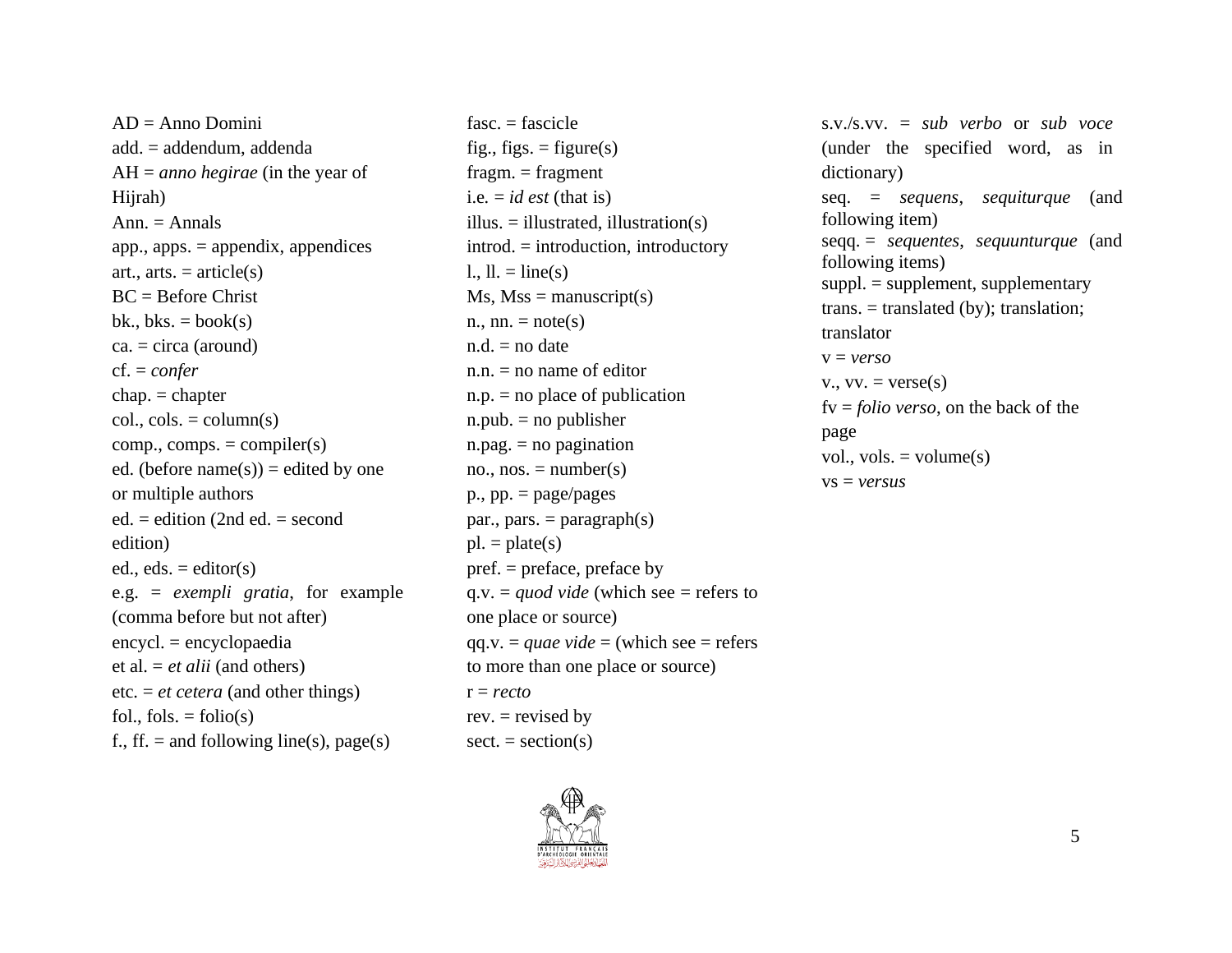### **A/ Classic Writers (Until the 19th Century)**

— Mention of the authors in the text itself: their common name will be cited (the *Encyclopaedia of Islam* is used as a reference, if not, the existing literature on this author) according to the Ifao's transliteration system. The article al- appears always in lowercase unless it comes at the beginning of a sentence, e.g. Ibn Haldūn; al-Maqrīzī. All the elements of a name start with a capital letter (ex. Saʿd al-Dīn, ʿAbd al-Raḥmān), except for the article and the indication of filiation b. (for ibn) or bt (for bint).

— Author's name in footnotes: the common name, using the same rules, is set in lowercase. The article al- is kept in lowercase (e.g. al-Maqrīzī) unless it appears at the beginning of the footnote or after a period where it is capitalized: Al-.

— Author's name in the bibliography: all the name's elements are in lowercase. The article al- at the beginning of a reference is set in lowercase. For the common name, eventually followed by the distinctive elements of the expanded name, the *Encyclopaedia of Islam* is used as a reference, e.g.: al-Sahāwī, Šams al-Dīn, the work's title.

The choice of these secondary identifiers is left to the author's discretion. However, they must necessarily appear if several authors have the same common name, or if the author is not known (the names of Ibn Haldūn or Ibn Taymiyya alone are sufficient: the fact that their common names are not followed by any other element indicates sufficiently that the authors are well-known).

The alphabetical order must take into account the initial noun "Ibn" but not the article "al-": al-Maqrīzī should be classified under the letter M, Ibn al-Ǧīʿān under Ibn, then under G.

— Work's title: only the very first word after the article "al-" is capitalized, e.g. *al-Fihrist*; *Kitāb al-imtāʿ wa-l-muʾānasa*; *Risālat al-ġufrān*. A book title included in another title is considered as a proper noun, e.g. *Šarḥ al-Muʿallaqāt*. This title included in another is set in italics, just like the rest.

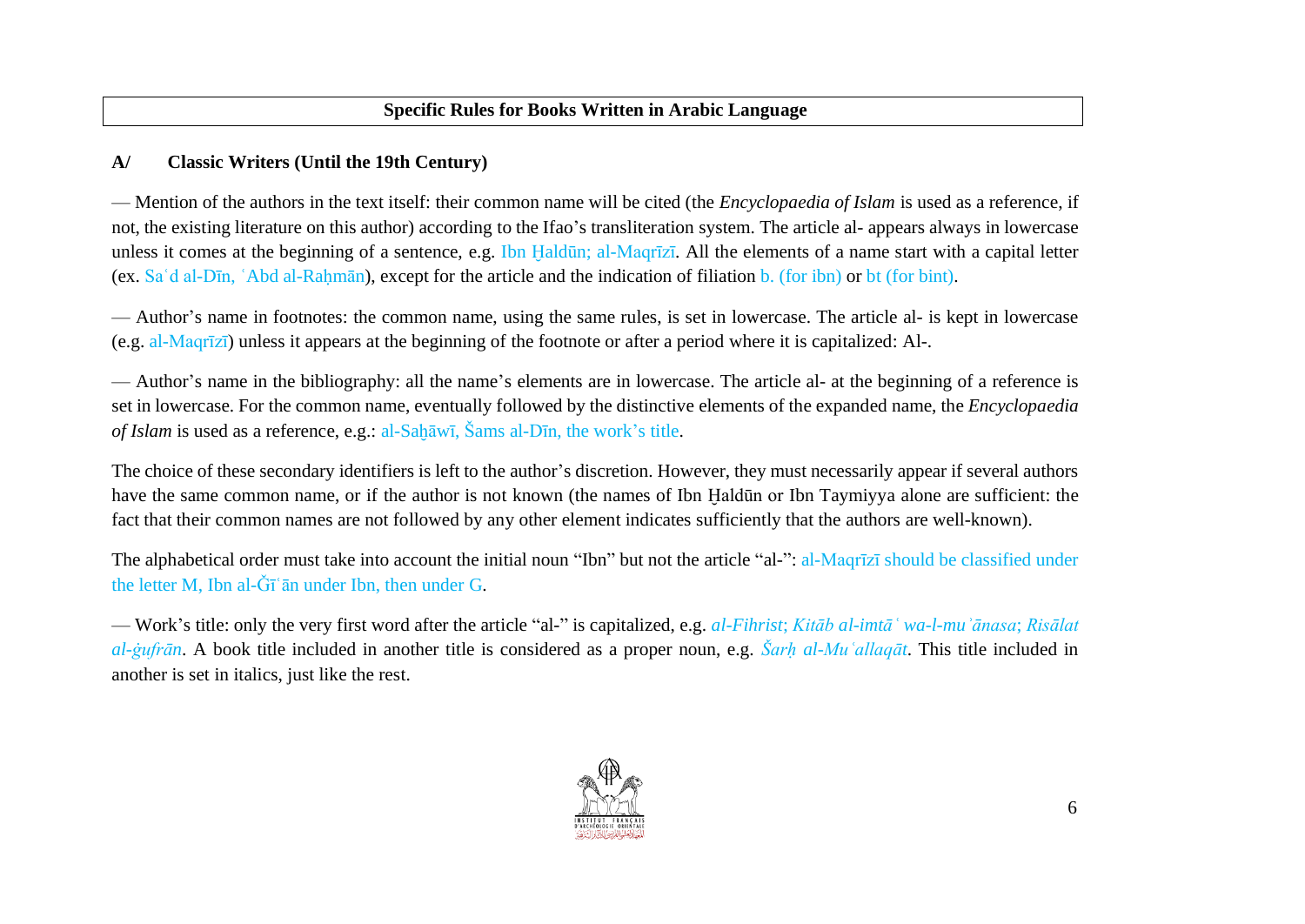— Anonymous book: in footnotes as well as in the final bibliography, only the title of the book is provided without the mention "Anonymous", e.g. *Alf layla wa-layla*. If the title begins with the article "al-", the same rules as for the author's name should be applied.

— Reference to a book in the text: mixing English and Arabic grammar should be avoided. The absence of the article "al-" in the noun causes its absence in the attributive adjective or noun: e.g. "the *Futūḥāt makkiyya*" or "*al-Futūḥāt al-makkiyya*" (avoid "the *al-Futūḥāt al-makkiyya*" and "the *Futūḥāt al-makkiyya*"). The annexation is considered as a whole determined: "the *Taqwīm al-buldān*".

— The abbreviation *K.* for *Kitāb* is not allowed.

— Volume number in footnotes: it appears capitalized, in Roman numerals, after the abbreviated title, preceded by a comma: e.g. Ibn Taġrī Birdī, *Nuǧūm* IV.

— Reference to the Quran: the sura's number is set in Roman numerals while the verse's number is set in Arabic numerals, e.g. Quran, IV, 18. The name of the sura, in Arabic and italics (without "sura" or *ṣūrat*), or in English (at the choice of the author), is not mandatory but at the choice of the author: e.g. Quran, IV, 18 or Quran, IV, *al-Nisāʾ*, 18.

#### **B/ Contemporary authors of texts in Arabic (including editors of classic texts)**

— Mention of the authors in the text itself: as for Western writers, they appear by their common name, eventually preceded by the first name: Hinin or Nisim Hinin. But if they are mostly known by their publications in European languages, the usual spelling adopted in these languages is preferred, e.g. Nessim Henein . The first names of French or English origin are written in French or English, e.g. Nelly. For Near Eastern authors whose civil status has three, four or five elements, the last one is chosen as the common name.

— Work's title in the text: same remarks as for Classic Writers.

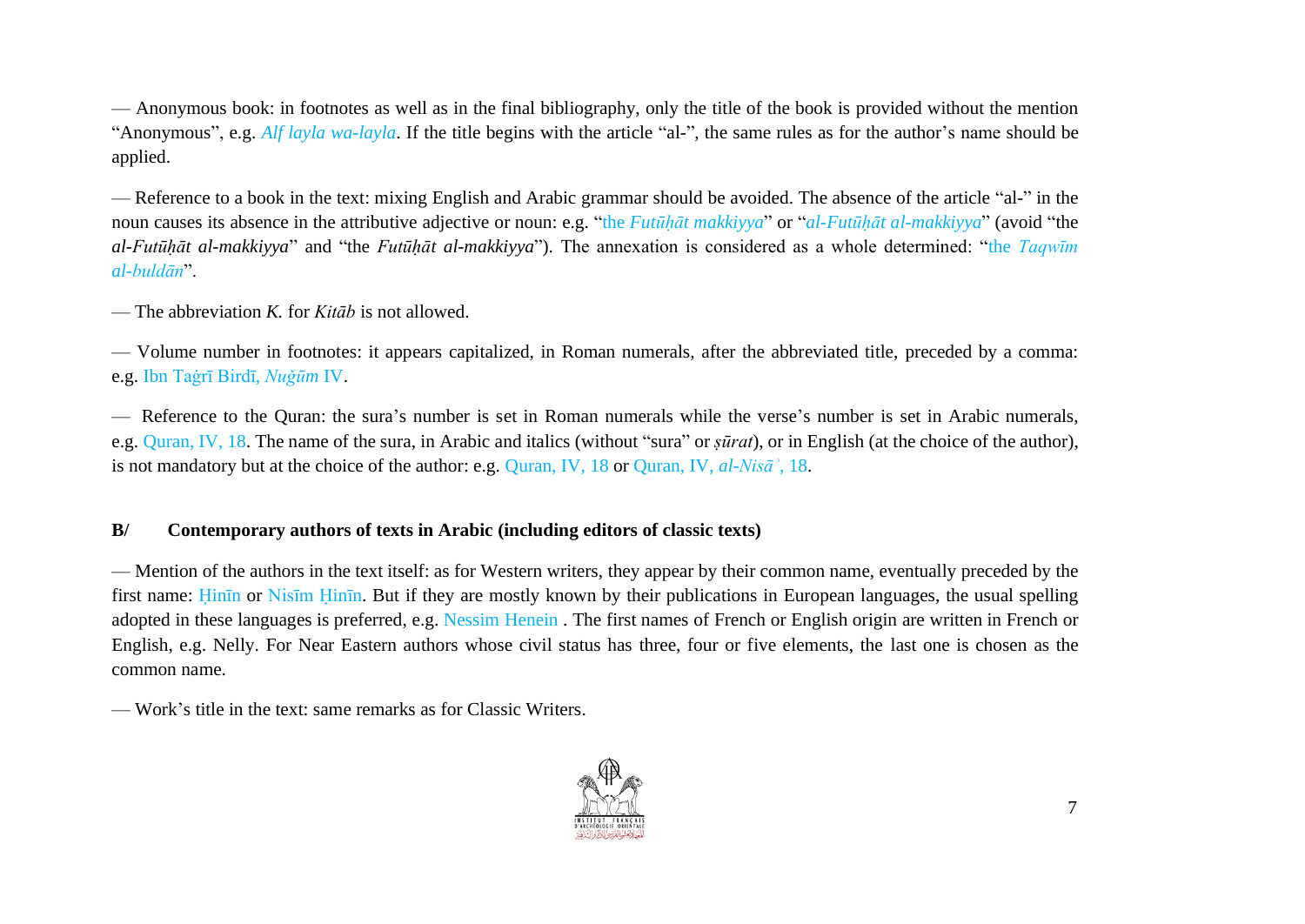— Author's name in footnotes: only the common name, in lowercase.

— Name of the author (or editor of a collective work) in the bibliography: for authors (from Maghreb countries in particular) having a name composed of two elements, the same rule as for Western authors should be followed: initial of the first name + last name in lowercase. For authors with names composed of three or more elements, the first elements of the name will be initialised and the last one will be written in full, lowercase letters: e.g. Y.M. ʿAbd Allāh.

— Name of the editor/translator of a classic text in the bibliography: full name in the same order appearing in his civil status, followed by (ed.) or (trans.): e.g. J.H. Kramers (ed.); M.Z.M. ʿAzab (ed.).

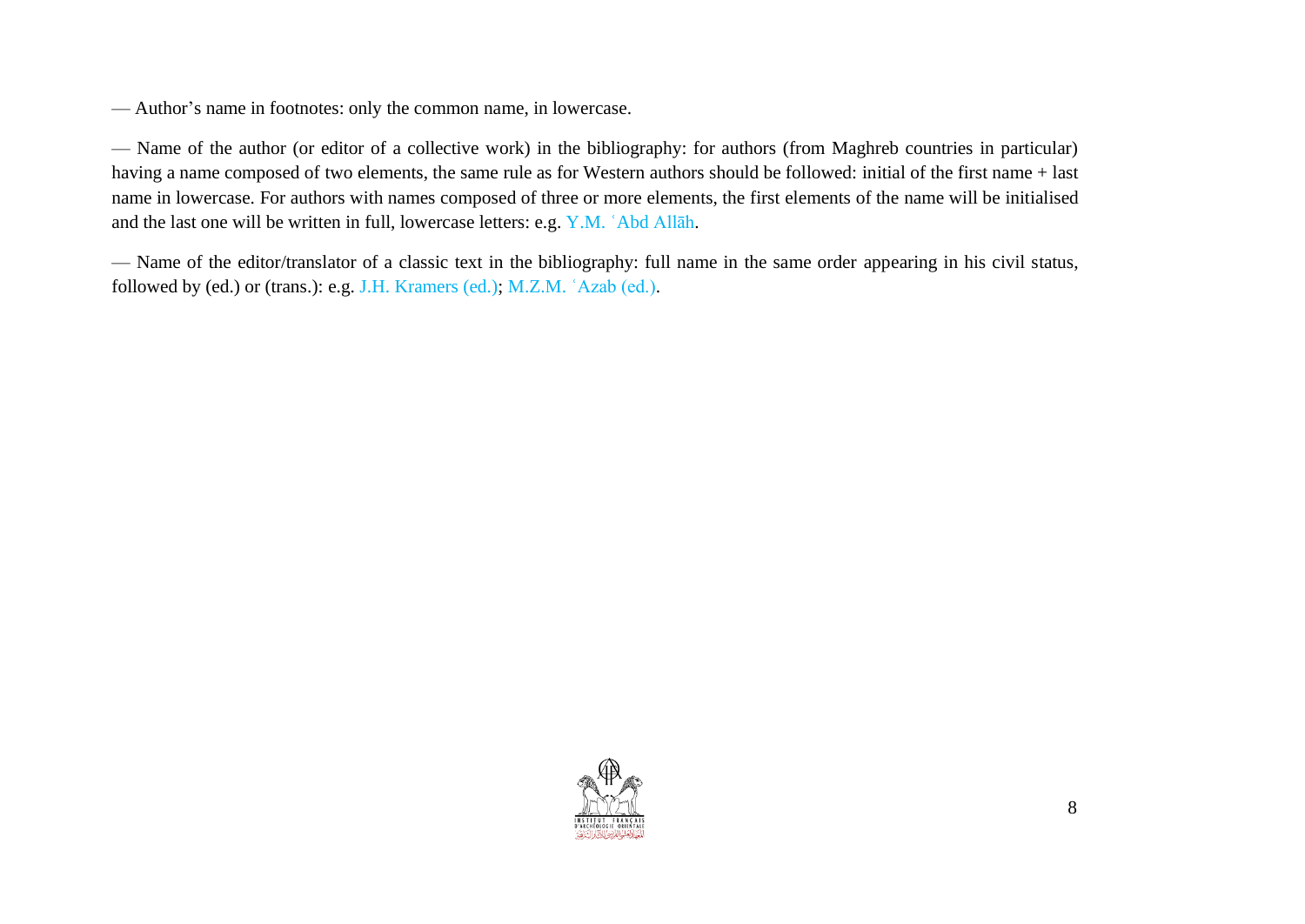| Case                                        | <b>Note Citations System</b>                                                                       | <b>Presentation of the Final Bibliography</b>                                                                                         |
|---------------------------------------------|----------------------------------------------------------------------------------------------------|---------------------------------------------------------------------------------------------------------------------------------------|
| Monograph with<br>a Single Author           | • Name of the author in lowercase,<br>followed by the year of publication,<br>and the page number: | • Initial of the first name + name of the author in lowercase, title<br>in italics, place of publication and date:                    |
|                                             | Berkey 1992, p. 24.                                                                                | Berkey 1992<br>J. Berkey, The Transmission of Knowledge in Medieval Cairo: A Social<br>History of Islamic Education, Princeton, 1992. |
| <b>Book Without</b><br><b>Author's Name</b> | • Title in italics, abbreviated if<br>necessary, date and page number(s):                          | • Title in italics in its full form followed by the place of<br>publication, and the date of publication:                             |
|                                             | A Taste of Alexandria, 2009, p. 25.                                                                | A Taste of Alexandria, 2009<br>A Taste of Alexandria: A Cosmopolitan Flavor, Alexandria, 2009.                                        |

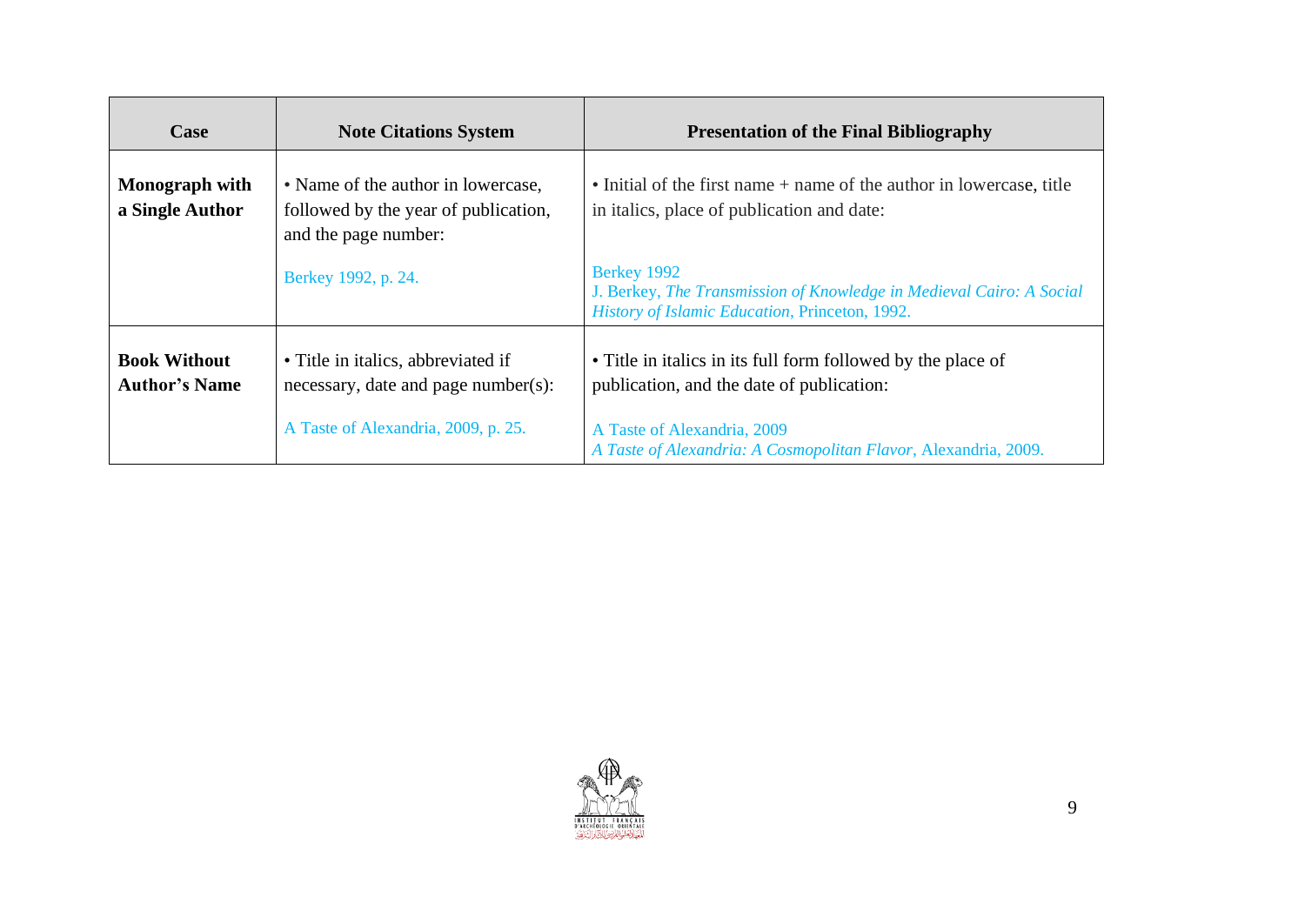| Case                  | <b>Note Citations System</b>                                                                                                                                | <b>Presentation of the Final Bibliography</b>                                                                                                                                                                        |
|-----------------------|-------------------------------------------------------------------------------------------------------------------------------------------------------------|----------------------------------------------------------------------------------------------------------------------------------------------------------------------------------------------------------------------|
| <b>Ancient Source</b> | • Name of the author in lowercase,<br>title or abbreviation of the title,<br>volume number, paragraph(s) if<br>available, and pagination of the<br>edition: | • Author's name in lowercase followed by the source's title, name<br>and surname of the editor and/or translator with the mention of<br>"(ed.)", "(eds.)", "(trans.)", place of publication, year of<br>publication: |
|                       | al-Maqrīzī, al-Muqaffā, IV, pp. 574-576.<br>Herodotus, The History, III, 57, 2-4,<br>p. 549.                                                                | al-Maqrīzī, al-Muqaffā<br>Herodotus, The History<br>al-Maqrīzī, Kitāb al-Muqaffā al-kabīr, 8 vols., M. al-Ya'lāwī (ed.),<br>Beirut, 1991.<br>Herodotus, <i>The History</i> , D. Grene (trans.), Chicago, 1987.       |
|                       | • If the source has no author, specify<br>the title or its current or received<br>abbreviation:                                                             | • If the source has no author specify the complete title after the<br>abbreviated one appearing in note citations:                                                                                                   |
|                       | Dīwān Mağnūn Laylā, p. 219.                                                                                                                                 | Dīwān Mağnūn Laylā<br>Dīwān Mağnūn Laylā, 'A.A. Farrāğ (ed.), Cairo, [n.d.]                                                                                                                                          |
| <b>Reissue</b>        | • Specify the date of the edition<br>consulted:                                                                                                             | • Specify the date of the edition consulted, and the date of the<br>1st edition if known:                                                                                                                            |

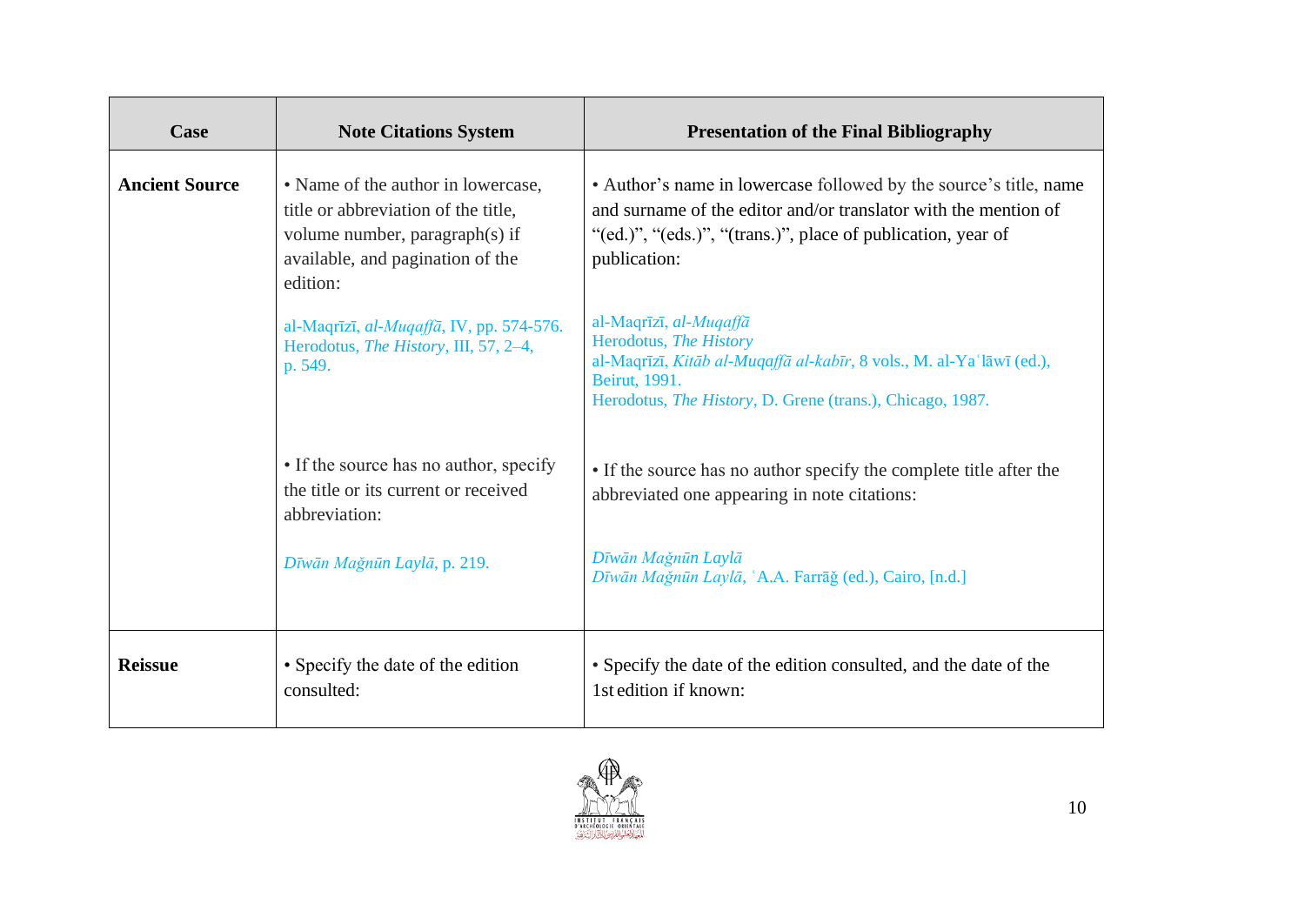| Case                                                         | <b>Note Citations System</b>                                                                                                                  | <b>Presentation of the Final Bibliography</b>                                                                                                                                                                                                                              |
|--------------------------------------------------------------|-----------------------------------------------------------------------------------------------------------------------------------------------|----------------------------------------------------------------------------------------------------------------------------------------------------------------------------------------------------------------------------------------------------------------------------|
|                                                              | Homerin 2001, p. 33                                                                                                                           | Homerin 2001<br>T.H. Homerin, From Arab Poet to Muslim Saint: Ibn al-Fārid, his Verse<br>and his Shrine, Cairo, New York, 2001 (1st ed. 1994).                                                                                                                             |
| <b>Single Author</b><br>with Several<br><b>Entries</b> (same | • Do not repeat the name; separate the<br>dates by semicolons:                                                                                | • Publications have to be sorted in chronological order:                                                                                                                                                                                                                   |
| year or different<br>years)                                  | Tilia 1974, p. 129; 1977, p. 73.                                                                                                              | <b>Tilia 1974</b><br>A.B. Tilia, "Persepolis Sculptures in the Light of New Discoveries", in<br>A.E. Farkas (ed.), Achaemenid Sculpture, Istanbul, 1974, pp. 127-134.<br><b>Tilia 1977</b><br>A.B. Tilia, "Recent Discoveries at Persepolis", AJA 81, 1977, pp. 67–<br>77. |
|                                                              | • Two or more works by the same<br>author(s) published in the same year<br>are distinguished by a, b, c, and so<br>forth, following the date: | • For two or more works by the same author published in the same<br>year, sort the references in chronological order followed by the<br>distinguishing letters a, b, c, etc. These entries must be<br>alphabetised by the title:                                           |
|                                                              | Nylander 1980a, p. 330.<br>Nylander 1980b, p. 271.                                                                                            | Nylander 1980a<br>C. Nylander, "Earless in Nineveh: Who Mutilated 'Sargon's' Head?",<br>AJA 84, 1980, pp. 329–333.<br>Nylander 1980b                                                                                                                                       |

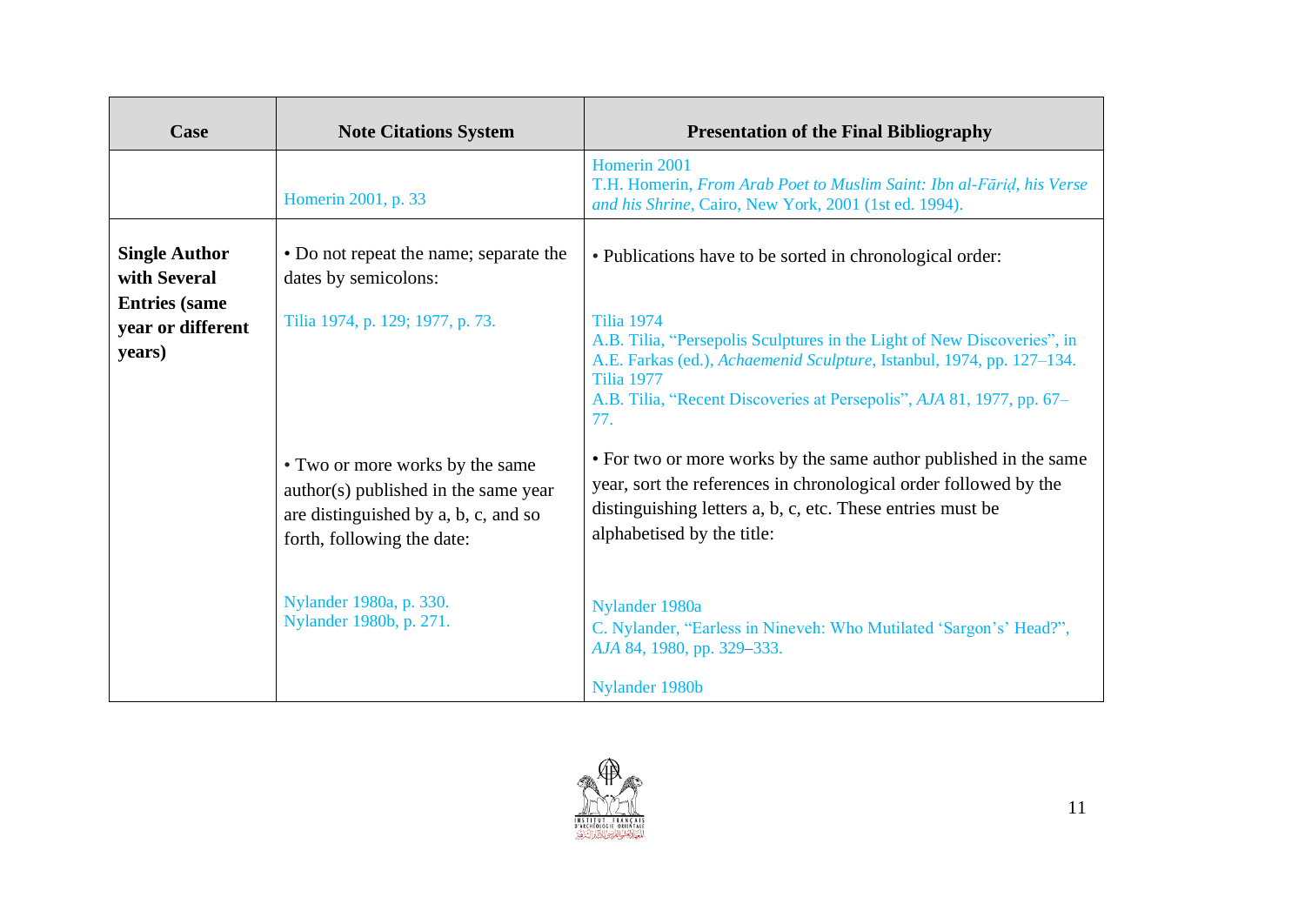| Case                                                        | <b>Note Citations System</b>                                                                                                                                                                                                                                                                    | <b>Presentation of the Final Bibliography</b>                                                                                                                                                                                                                                                                                                                                                                                                                                         |
|-------------------------------------------------------------|-------------------------------------------------------------------------------------------------------------------------------------------------------------------------------------------------------------------------------------------------------------------------------------------------|---------------------------------------------------------------------------------------------------------------------------------------------------------------------------------------------------------------------------------------------------------------------------------------------------------------------------------------------------------------------------------------------------------------------------------------------------------------------------------------|
|                                                             |                                                                                                                                                                                                                                                                                                 | C. Nylander, "Who Mutilated 'Sargon's' Head?", in B. Alster (ed.),<br>Death in Mesopotamia, Copenhagen, 1980, pp. 271–272.                                                                                                                                                                                                                                                                                                                                                            |
| <b>Collective Work</b><br>(two or more<br>than two authors) | • With two authors, names cited are<br>separated by a comma:<br>Mundy, Saumarez Smith 2007, p. 103.<br>• With three or more authors, only<br>cite the name of the first one and add<br>"et al." in roman. In case of a<br>collective work by editors or directors<br>add (eds.) after "et al.": | • With two authors, names cited are separated by a comma:<br>Mundy, Saumarez Smith 2007<br>M. Mundy, R. Saumarez Smith, Governing Property, Making the<br>Modern State: Law, Administration and Production in Ottoman Syria,<br>London, New York, 2007.<br>• With three or more authors, expand <i>if possible</i> the names of all<br>authors (up to five, then use "et al." in roman). In case of a<br>collective work by editors or directors add "(eds.)" after the last<br>name: |
|                                                             | Goddio et al. 1992, p. 33.<br>Hanssen et al. (eds.) 2002.                                                                                                                                                                                                                                       | Goddio et al. 1992<br>F. Goddio, A. Bernand, É. Bernand, I. Darwish, Z. Kiss et al.,<br>Alexandria: The Submerged Royal Quarters, London, 1992.<br>Hanssen et al. (eds.) 2002<br>J. Hanssen, T. Philipp, S. Weber (eds.), The Empire in the City: Arab<br>Provincial Capitals in the Late Ottoman Empire, Würzburg, 2002.                                                                                                                                                             |
| <b>Contribution to a</b><br><b>Collective Work</b>          |                                                                                                                                                                                                                                                                                                 | • Initial of the first name + name of the author of the contribution,<br>title of the contribution in double quotes followed by a comma,                                                                                                                                                                                                                                                                                                                                              |

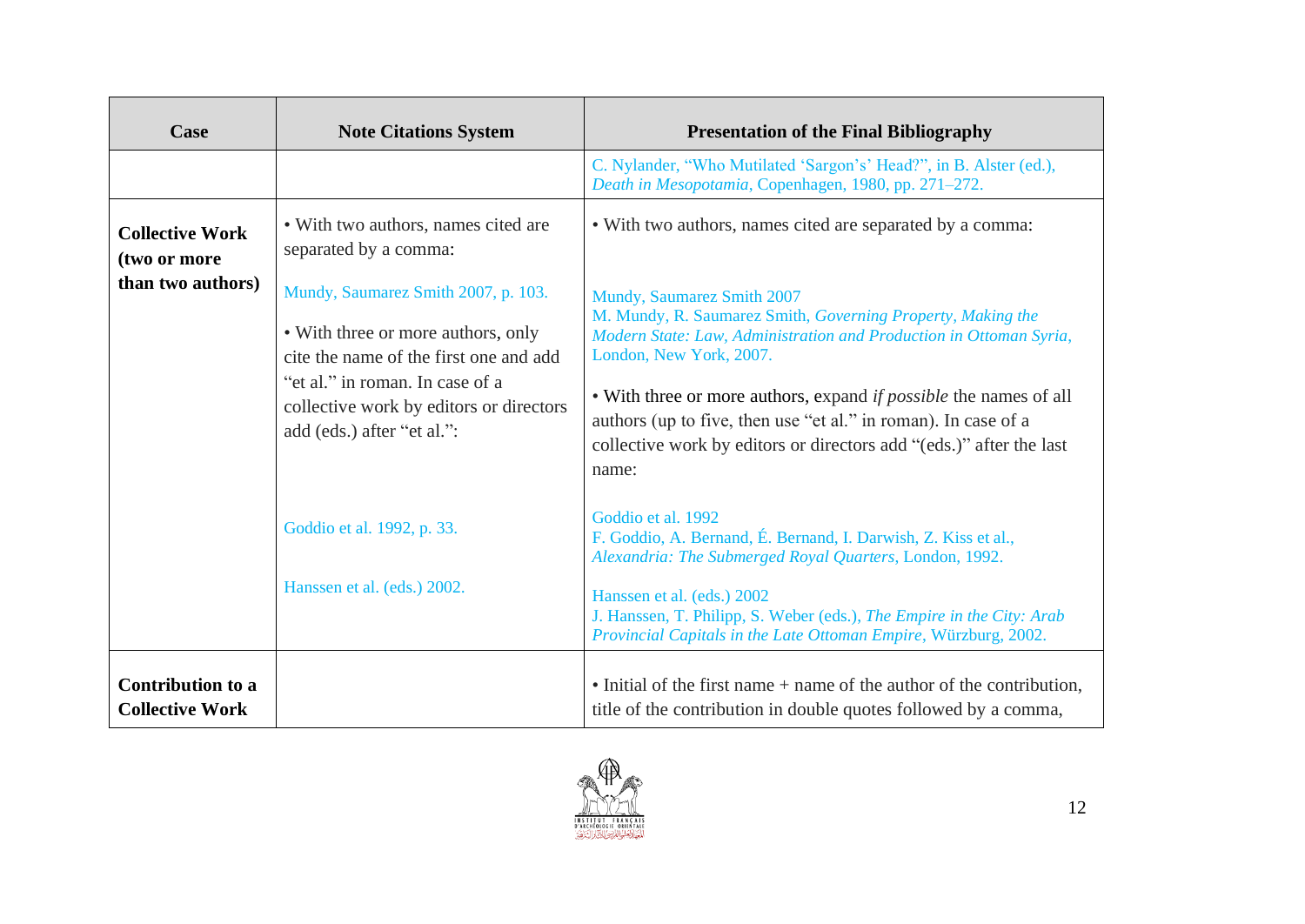| Case                             | <b>Note Citations System</b> | <b>Presentation of the Final Bibliography</b>                                                                                                                                                                                         |
|----------------------------------|------------------------------|---------------------------------------------------------------------------------------------------------------------------------------------------------------------------------------------------------------------------------------|
|                                  |                              | then "in" in roman, initial of the first name + name of the<br>scientific editor followed by "(ed.)"/"(eds.)", and the title of the<br>book in italics:                                                                               |
|                                  | Arbel 2010, p. 71.           | <b>Arbel 2010</b><br>B. Arbel, "The Attitude of Muslims to Animals: Renaissance<br>Perceptions and Beyond", in S. Faroqhi (ed.), Animals and People in the<br>Ottoman Empire, Istanbul, 2010, pp. 57-74.                              |
|                                  |                              | • Put the abbreviated reference of the collective work (as in the<br>footnotes), in case of multiple entries referring to the same. The<br>collective work itself is to be mentioned in a separate entry, with<br>the full reference. |
|                                  | Arbel 2010, p. 71.           | <b>Arbel 2010</b><br>B. Arbel, "The Attitude of Muslims to Animals: Renaissance<br>Perceptions and Beyond", in S. Faroqhi (ed.), 2010, pp. 57-74.<br>S. Faroqhi (ed.), Animals and People in the Ottoman Empire, Istanbul,<br>2010.   |
| <b>Fascicle, Volume,</b><br>Part |                              | • A fascicle, a volume or a part of the work are to be mentioned<br>just after the title of the book they belong to. A comma separates<br>the work's from the mention of "fascicle, volume or part".                                  |
|                                  | Dalman 2012.                 | Dalman 2012                                                                                                                                                                                                                           |

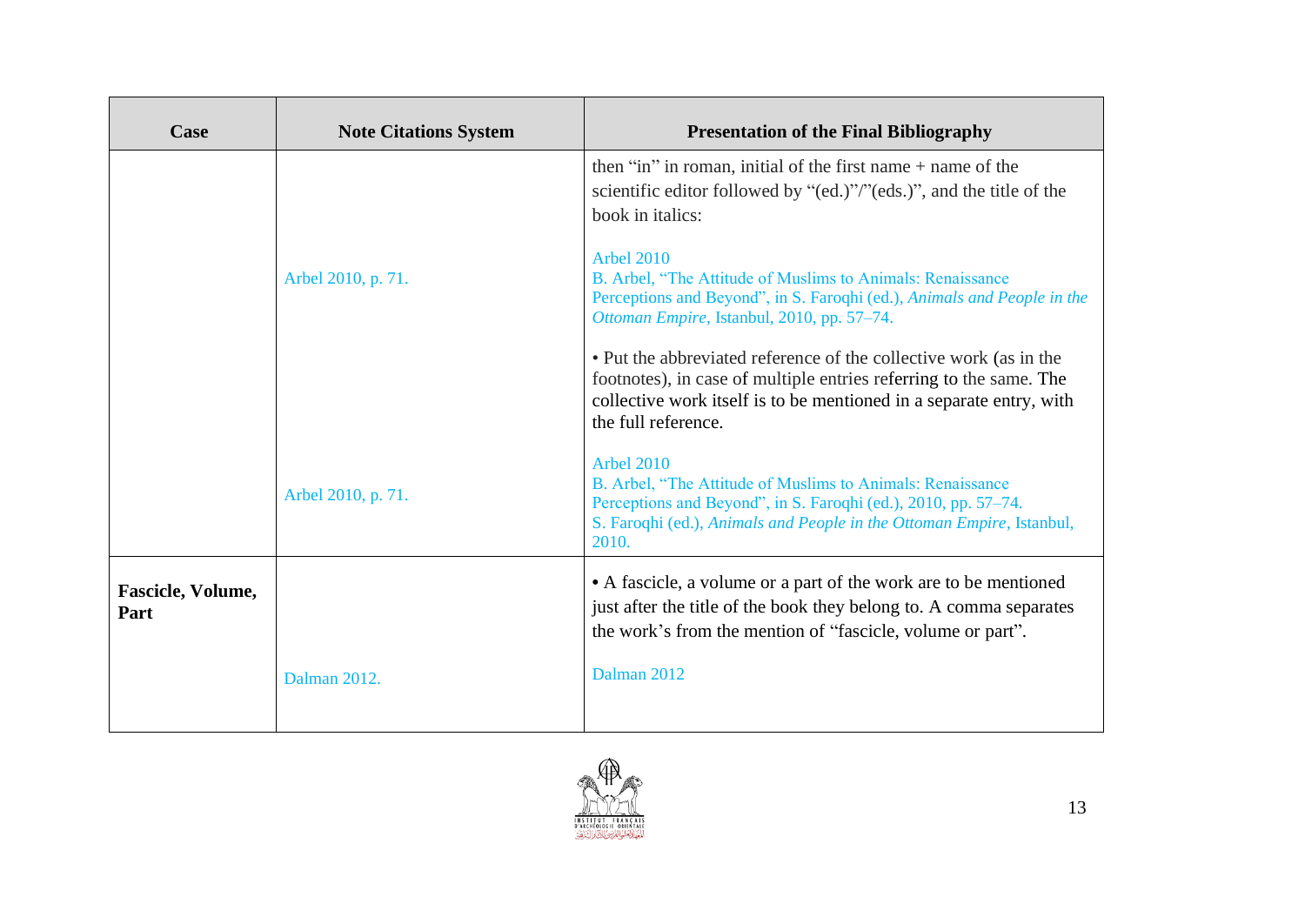| Case                     | <b>Note Citations System</b> | <b>Presentation of the Final Bibliography</b>                                                                                                                                                                                                             |
|--------------------------|------------------------------|-----------------------------------------------------------------------------------------------------------------------------------------------------------------------------------------------------------------------------------------------------------|
|                          |                              | G. Dalman, "Index des monuments par numéro", in L. Nehmé (ed.),<br>Atlas Archéologique et épigraphique de Pétra, fasc. 1: De Bāb as-Sīq<br>au Wādī al-Farasah, Paris, 2012, pp. 751–790.                                                                  |
|                          | Gayraud, Vallaury 2017.      | • If the volume number is an integral part of the title, it is indicated in<br><i>italics:</i>                                                                                                                                                            |
|                          |                              | Gayraud, Vallaury 2017<br>R.-P. Gayraud, L. Vallaury, Fustat II : fouilles d'Istabl 'Antar.<br>Céramiques d'ensembles des IX <sup>e</sup> et X <sup>e</sup> siècles, Cairo, 2017.                                                                         |
| <b>Journal's Article</b> | Bossche 2018, pp. 1266–1268. | • To cite journals put the article in roman between double quotes<br>and the journal title in italics (using the abbreviations by<br>Bernard Mathieu, see above p. 2), followed by the volume<br>number in roman, the date and the pages:<br>Bossche 2018 |
|                          |                              | G.V.D. Bossche, "The Maghrebi Vizier and the Haughty Copt:<br>Historiography, Polemics and Narrative in a Mamluk-Period Anecdote",<br>AnIsl 52, 2018, pp. 353-372.                                                                                        |
|                          |                              | • A comma is used to refer to a fascicle before the year and the<br>pagination:                                                                                                                                                                           |
|                          | Drucker 1995, p. 55.         | Drucker 1995                                                                                                                                                                                                                                              |

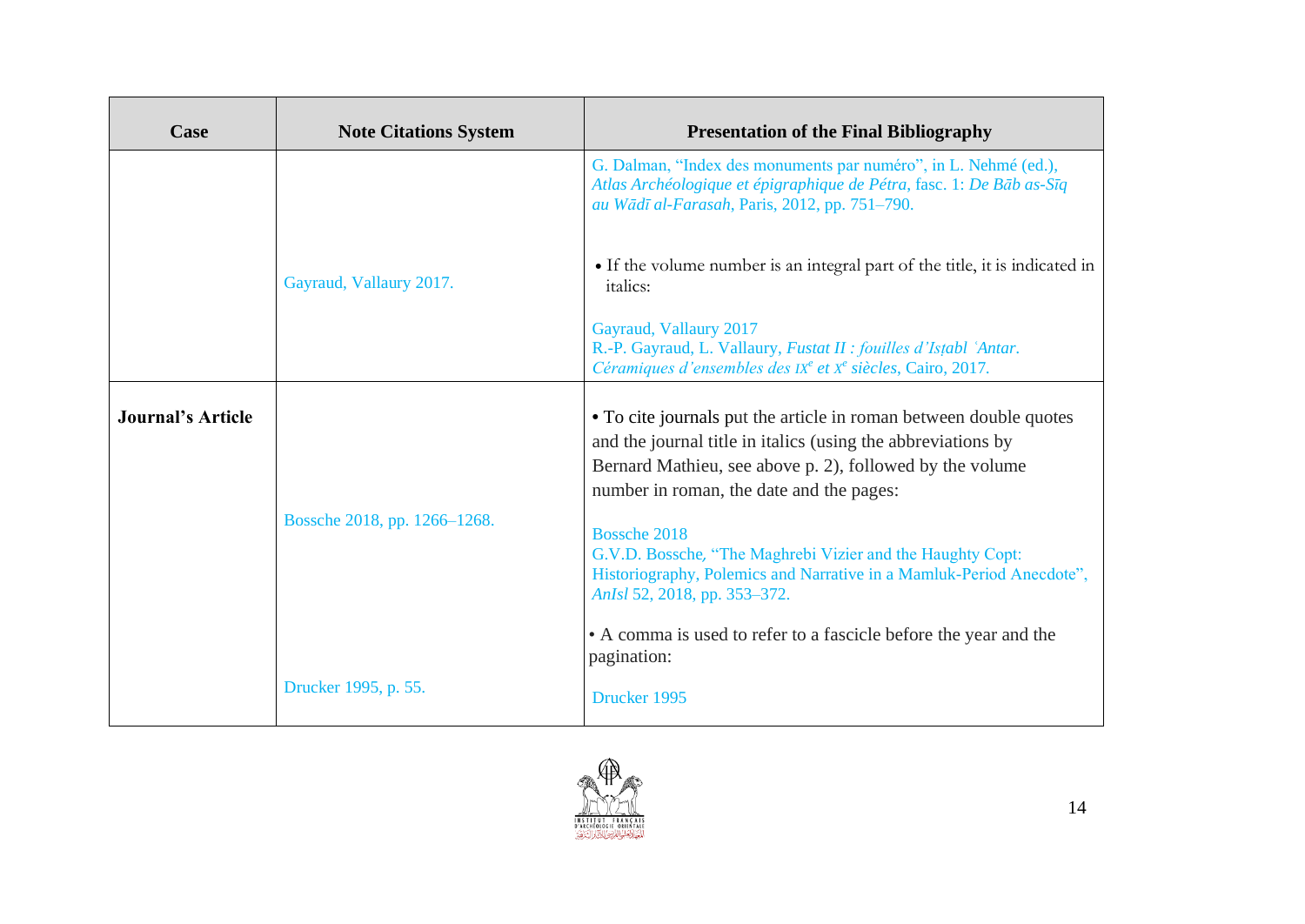| Case                                    | <b>Note Citations System</b>                                                                          | <b>Presentation of the Final Bibliography</b>                                                                                                                                                                                            |
|-----------------------------------------|-------------------------------------------------------------------------------------------------------|------------------------------------------------------------------------------------------------------------------------------------------------------------------------------------------------------------------------------------------|
|                                         |                                                                                                       | P.F. Drucker, "Really Reinventing Government", Atlantic Monthly 275,<br>2, 1995, pp. 49–61.                                                                                                                                              |
| <b>Conference</b><br><b>Proceedings</b> |                                                                                                       | • Add in italics the place and dates of the conference following the<br>title of the book:<br>Ibish (ed.) 1999                                                                                                                           |
|                                         | Ibish (ed.) 1999.                                                                                     | Y. Ibish (ed.), Editing Islamic Manuscripts on Science: Proceedings of<br>the Fourth Conference of al-Furgān Heritage Foundation, 29th-<br>30th November 1997, London, 1999.                                                             |
| <b>Exhibition</b><br>Catalogue          | • Put the name of the author. If there<br>is no author, just put the catalogue's<br>title in italics. | • Add, after the title of the catalogue in italics, the mention of<br>"Exhibition Catalogue" in roman followed by the dates of the<br>event, the place (museum and city):                                                                |
|                                         | Dreaming of Paradise, 1993, p. 12.                                                                    | Dreaming of Paradise, 1993<br>Dreaming of Paradise: Islamic Art from the Collection of the Museum<br>of Ethnology, Rotterdam, Exhibition Catalogue, Museum of Ethnology,<br>Rotterdam, 18 December 1993-7 January 1996, Rotterdam, 1993. |
| <b>Museum</b><br>Catalogue              |                                                                                                       | • Specify the name of the museum in roman after the title of the<br>catalogue (if the title does not specify them), then the place of<br>publication and the date:                                                                       |
|                                         |                                                                                                       | Philon 1980                                                                                                                                                                                                                              |

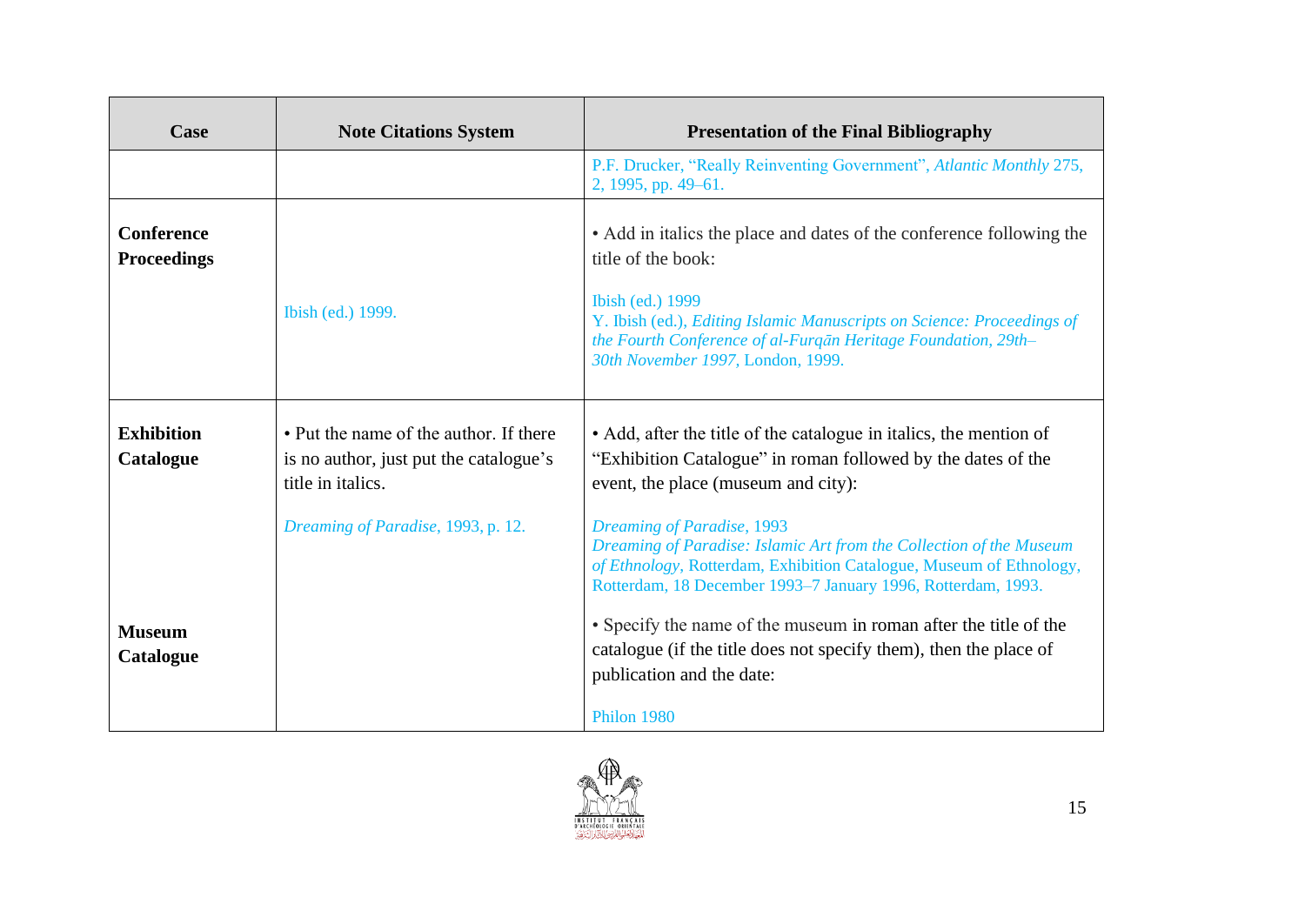| Case                                                                              | <b>Note Citations System</b>                                                                                                                                                                                                                            | <b>Presentation of the Final Bibliography</b>                                                                                                                                     |
|-----------------------------------------------------------------------------------|---------------------------------------------------------------------------------------------------------------------------------------------------------------------------------------------------------------------------------------------------------|-----------------------------------------------------------------------------------------------------------------------------------------------------------------------------------|
|                                                                                   | <b>Philon 1980</b>                                                                                                                                                                                                                                      | H. Philon, Early Islamic Ceramics: Ninth to Late Twelfth Centuries,<br>Benaki Museum Athens, London, Totowa, NJ, 1980.                                                            |
| <b>Dictionary</b><br><b>Article or Notice,</b><br>Encyclopaedia<br><b>Article</b> | • For dictionaries put the name of the<br>dictionary in italics or the author's<br>name in roman, followed by the title<br>of the entry in double quotes, the title<br>of the dictionary, the date, the page<br>and then specify the column<br>number:* | • For notices in dictionaries, just put the author's name or the<br>editor's name, then the title of the dictionary in italics, the number<br>of volumes, the place and the date: |
|                                                                                   | Lane, "1. zahara", An Arabic-English<br>Lexicon, 1968, p. 1926b.                                                                                                                                                                                        | E.W. Lane, An Arabic-English Lexicon, 8 vol., Beirut, 1968.                                                                                                                       |
|                                                                                   | • For encyclopaedias, put the author's<br>name followed by the title of the<br>entry in double quotes, the                                                                                                                                              | • For encyclopaedias, give the full encyclopaedia reference, which<br>should be put in the Working Tools (with the articles below):                                               |
|                                                                                   | (abbreviated) title of the                                                                                                                                                                                                                              | $EI^2$ = The Encyclopaedia of Islam, 2nd ed., 12 vols., Leiden, 1960-2007.                                                                                                        |

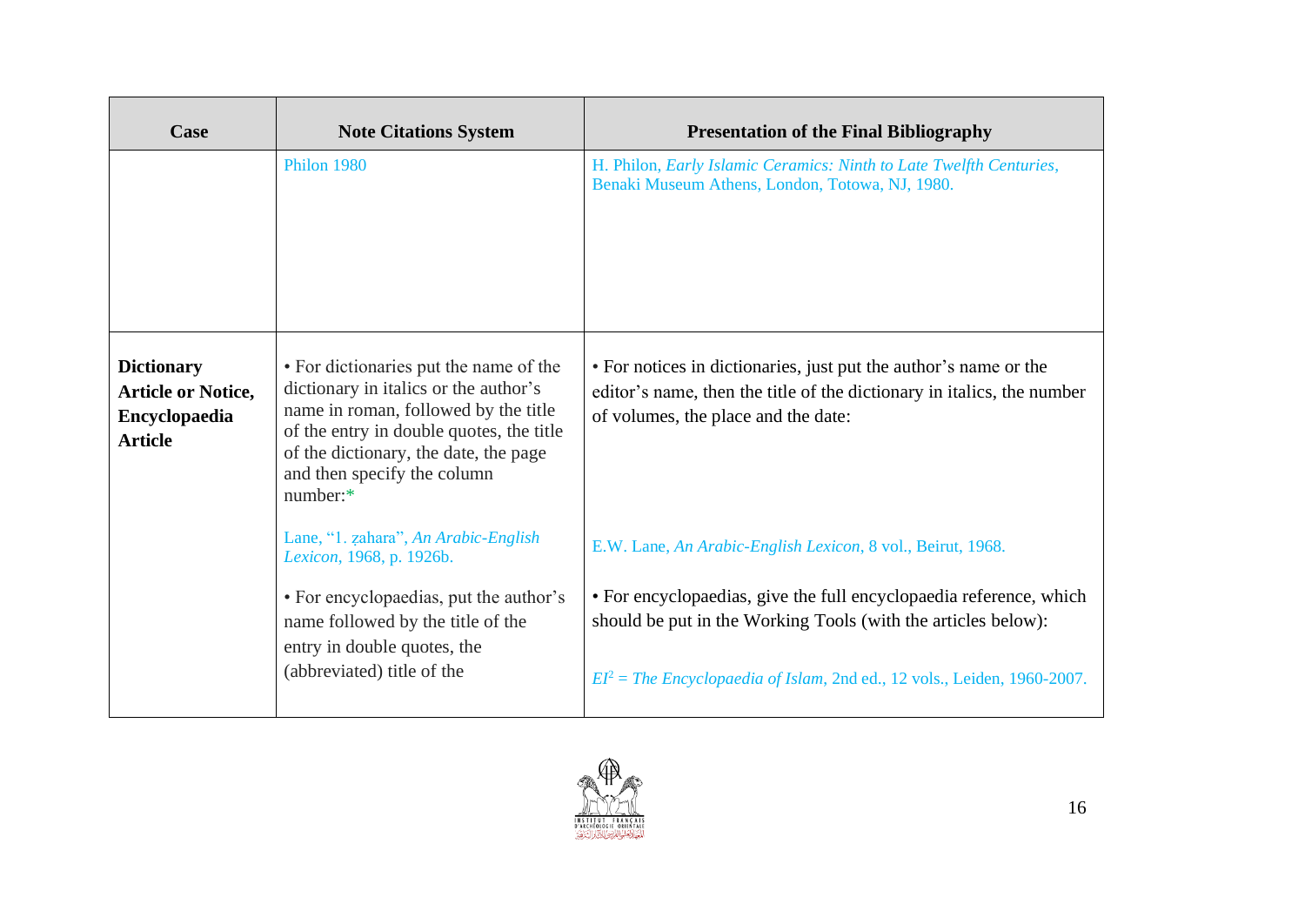| <b>Note Citations System</b>                                                                                                 | <b>Presentation of the Final Bibliography</b>                                                                                                     |
|------------------------------------------------------------------------------------------------------------------------------|---------------------------------------------------------------------------------------------------------------------------------------------------|
| encyclopaedia, the date, the page and<br>the column(s): $*$                                                                  | Under the full encyclopaedia reference, the articles should be<br>presented as follows:                                                           |
| Cahen, "Ikṭā", $EI^2$ , 1970, pp. 1115-<br>1118.<br>Ory, "Kitābāt. II Proche-Orient", EI <sup>2</sup> ,<br>1986, p. 213-215. | C. Cahen, "Iktā", III, 1970, pp. 1115–1118.<br>S. Ory, "Kitābāt. II Proche-Orient", V, 1986, pp. 213–215.                                         |
|                                                                                                                              | * The presentation of a notice per numbered column on a<br>numbered page combines the two pieces of information:<br>p. 1656, col. $b = p$ . 1656b |
|                                                                                                                              |                                                                                                                                                   |

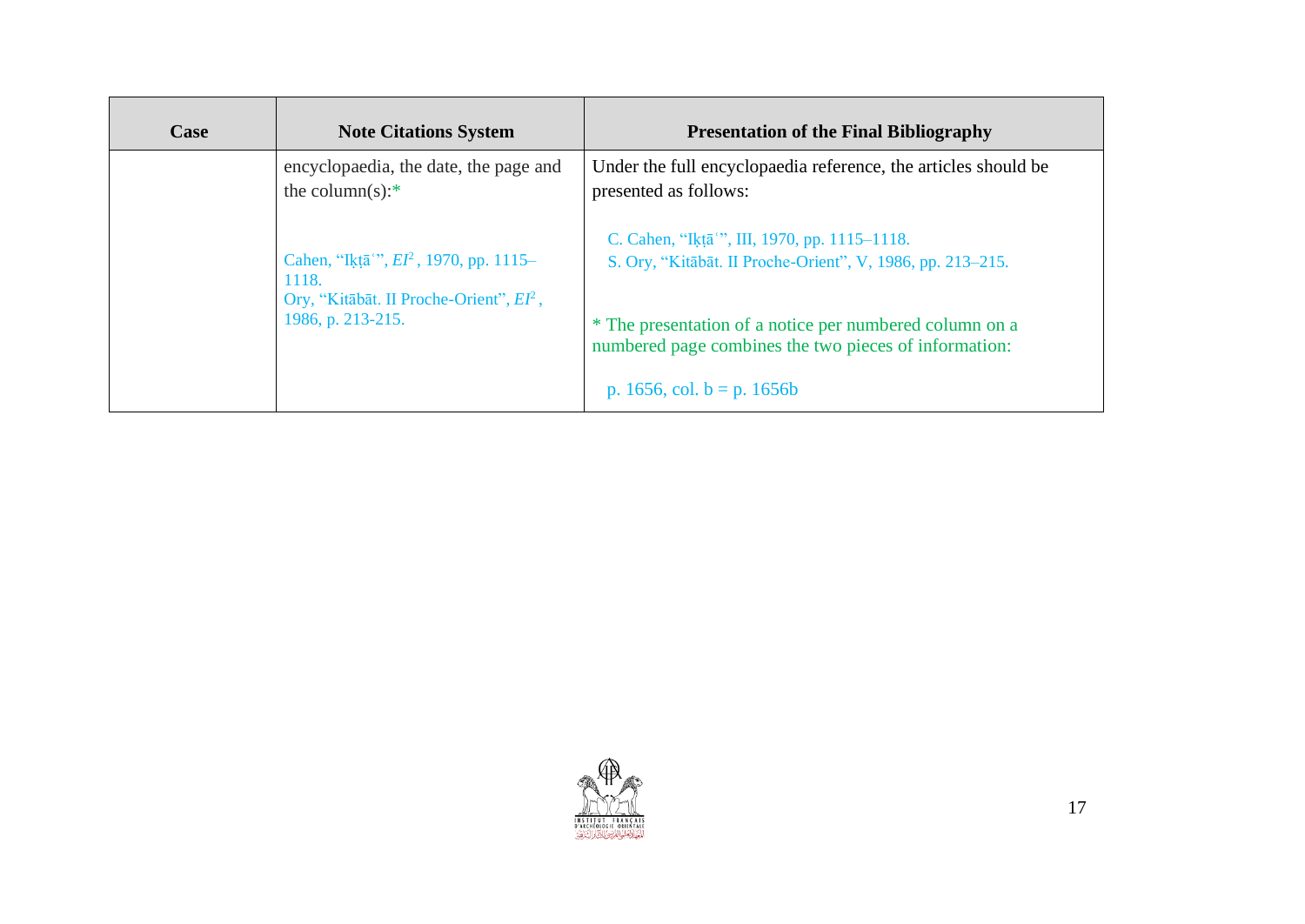| Case                     | <b>Note Citations System</b>                                                                                                                                    | <b>Presentation of the Final Bibliography</b>                                                                                                        |
|--------------------------|-----------------------------------------------------------------------------------------------------------------------------------------------------------------|------------------------------------------------------------------------------------------------------------------------------------------------------|
| <b>Travel Literature</b> | • For travel literature/journals/<br>correspondence:                                                                                                            | • The bibliographical citation appears in the "Primary Sources", in<br>one of the two following forms:                                               |
|                          | - Either the footnote refers directly to<br>the author's text (in lowercase)<br>followed by the abbreviated title:                                              |                                                                                                                                                      |
|                          | Lady Mary Wortley Montagu,<br>The Turkish Embassy Letters, p. 23.<br>$-$ Or the footnote refers to the study<br>by the scientific editor of the book<br>viewed: | Lady Mary Wortley Montagu, The Turkish Embassy Letters. Lady Mary<br>Wortley Montagu (1763), T. Heffernan, D. O'Quinn (eds.),<br>Peterborough, 2012. |
|                          | The Turkish Embassy Letters. Lady<br>Mary Wortley Montagu (1763),<br>Heffernan, O'Quinn (eds.), 2012, p. 23.                                                    | The Turkish Embassy Letters. Lady Mary Wortley Montagu (1763),<br>T. Heffernan, D. O'Quinn (eds.), Peterborough, 2012.                               |

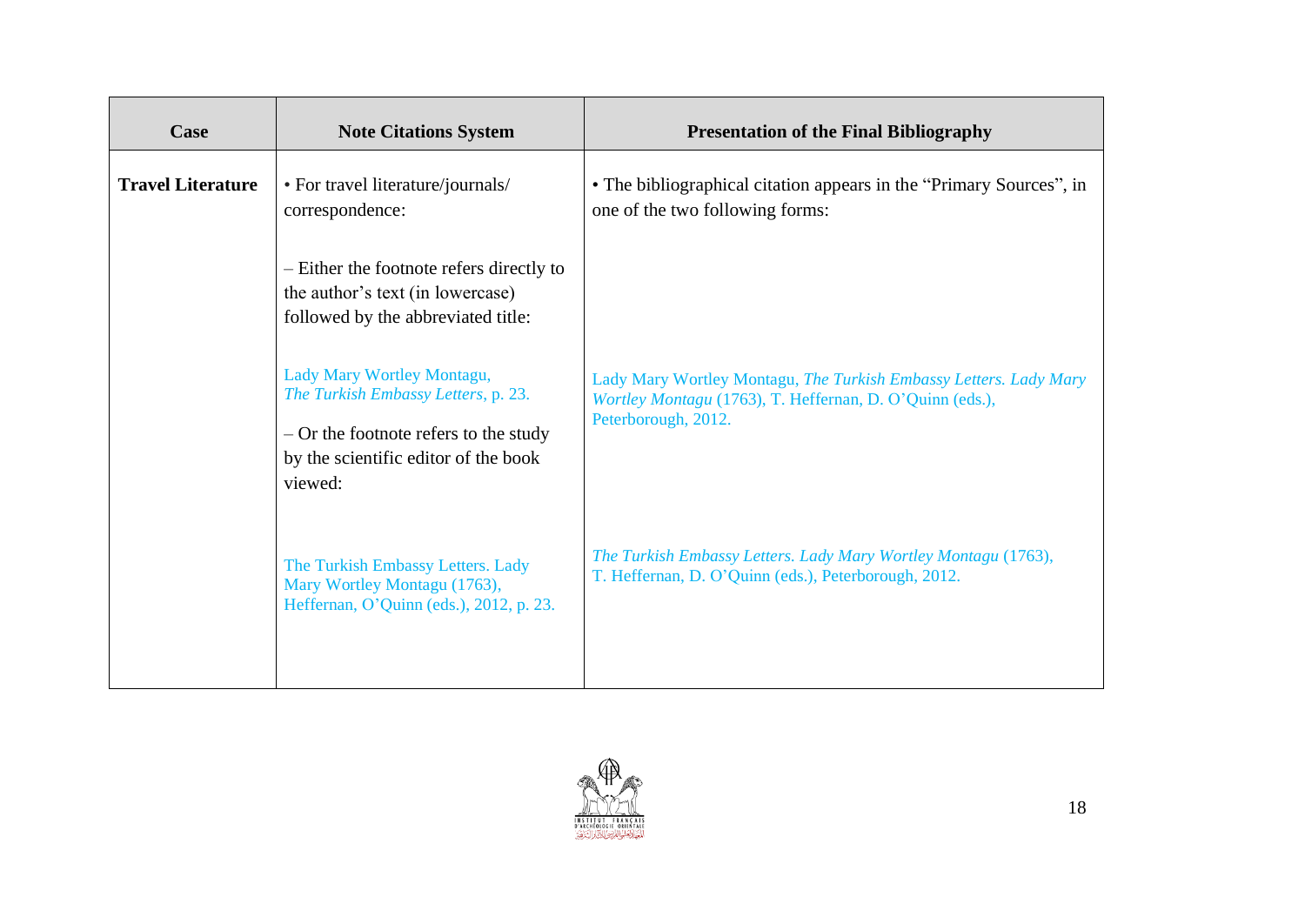| Case                 | <b>Note Citations System</b>                                                                                                                                                                                                                      | <b>Presentation of the Final Bibliography</b>                                                                                                                                                                                                        |
|----------------------|---------------------------------------------------------------------------------------------------------------------------------------------------------------------------------------------------------------------------------------------------|------------------------------------------------------------------------------------------------------------------------------------------------------------------------------------------------------------------------------------------------------|
| <b>Literary Work</b> | • For a modern literary author<br>(starting from the 19th century), the<br>name is to be written in lowercase,<br>followed by the date of the original<br>publication of the work in brackets,<br>then the date of the publication<br>considered: | • For modern literary works: specify the initial of the first name +<br>name, followed by the title of the book (in italics), the original<br>date of publication within brackets, then the place and date of<br>publication of the book considered: |
|                      | Eliot (1871) 1998.                                                                                                                                                                                                                                | Eliot (1871), 1998<br>G. Eliot, Middlemarch (1871), Oxford, 1998.                                                                                                                                                                                    |
|                      | Joyce (1922) 2012.                                                                                                                                                                                                                                | Joyce (1922) 2012<br>J. Joyce, Ulysses (1922), with an introduction and notes by S. Slote,<br>Richmond, 2012.                                                                                                                                        |
|                      |                                                                                                                                                                                                                                                   | • For contemporary literary authors, specify the initial of the first<br>name $+$ name, the title of the work, the name of the translator,<br>then the place and the date of publication of the book consulted:                                      |
|                      | Mahfouz 1997, p. 66.                                                                                                                                                                                                                              | Mahfouz 1997<br>N. Mahfouz, Children of Gebelaawi, P. Stewart (trans.), Pueblo,<br>Colorado, 1997.                                                                                                                                                   |

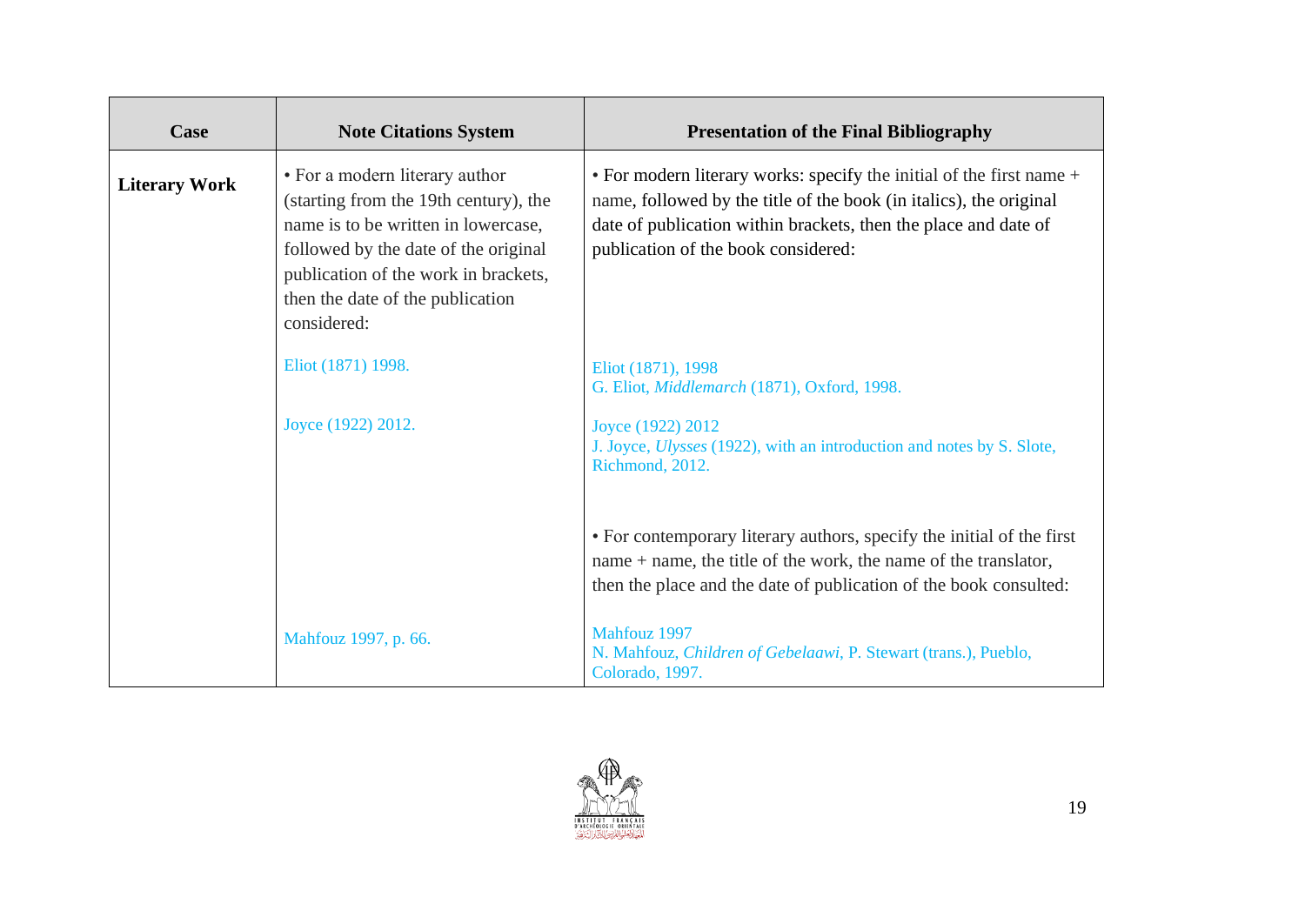| Case                                 | <b>Note Citations System</b>                                                                                                                 | <b>Presentation of the Final Bibliography</b>                                                                                                                                                                                                                                                                                                                                                                                                                          |
|--------------------------------------|----------------------------------------------------------------------------------------------------------------------------------------------|------------------------------------------------------------------------------------------------------------------------------------------------------------------------------------------------------------------------------------------------------------------------------------------------------------------------------------------------------------------------------------------------------------------------------------------------------------------------|
| <b>Archival Sources</b>              | Indicate the complete reference in<br>footnote according to the archives'<br>shelf mark:                                                     | • In the final bibliography, under "Archival Sources", list the<br>names of the repositories consulted, and of the series, if any. The<br>common abbreviation of the repository's name precedes the full<br>name and city:                                                                                                                                                                                                                                             |
|                                      | DWQ, waqf no. 351/81, waqf Gamal<br>al-Dīn al-Dahabī, 10 rağab<br>1045 / 21 December 1635, Dār al-Watā'iq<br>al-Qawmiyya, Cairo, waqf deeds. | DWQ, Waqf = Dār al-Watā'iq al-Qawmiyya, Cairo, waqf deeds.                                                                                                                                                                                                                                                                                                                                                                                                             |
| <b>Scientific</b><br><b>Archives</b> |                                                                                                                                              | • For scientific archival material, provide the details that describe<br>the item: author, title, type of document (excavation report, report,<br>etc.), followed by the document's nature (manuscript, photograph,<br>map, etc.), and the original date if available. Then provide the<br>details that locate the item: name and location where the document<br>is kept, collection name or piece number (if available), and call<br>number, page or folio number(s). |
|                                      | Bruyère 1922–1925, p. 3.                                                                                                                     | Bruyère 1922–1925<br>B. Bruyère, Journal de fouille 1922-1923, 1924, 1925, field notebook,<br>ms, 1922-1925, IFAO Archives, notebook DEM 1.                                                                                                                                                                                                                                                                                                                            |

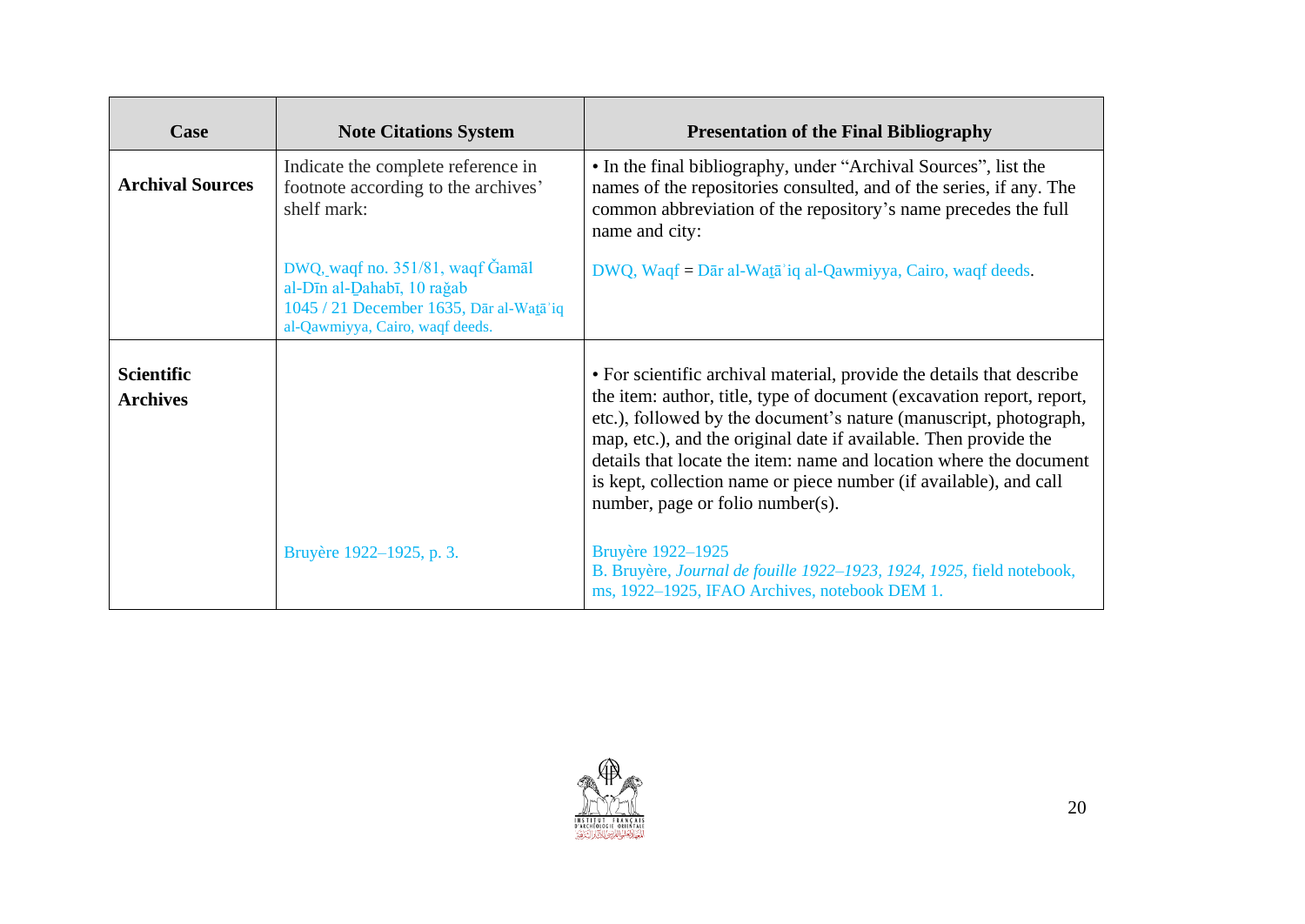| Case                                    | <b>Note Citations System</b> | <b>Presentation of the Final Bibliography</b>                                                                                                                                                                                                                                                                                                                                                                                                                                                                  |
|-----------------------------------------|------------------------------|----------------------------------------------------------------------------------------------------------------------------------------------------------------------------------------------------------------------------------------------------------------------------------------------------------------------------------------------------------------------------------------------------------------------------------------------------------------------------------------------------------------|
| <b>Newspaper</b><br><b>Article</b>      | Boyd 1964, p. 12.            | • Provide the author's name in lowercase followed by the article's<br>title in double quotes, the Newspaper name in italics, the date, and<br>the page $(s)$ :<br><b>Boyd 1964</b><br>R. Boyd, "The City of Sordid Splendour", Australian, 26 August 1964,<br>pp. 10-12.<br>However, for articles and books citing a large number of<br>newspaper articles, it will be sufficient to provide a list of the<br>studied articles in the final bibliography; the full reference will<br>appear only in footnotes. |
| <b>Thesis or</b><br><b>Dissertation</b> | Angawi 1988, p. 55.          | • Provide the thesis details (PhD Thesis/Master Degree, etc.), the<br>full name of the university/institution, and the year of submission.<br>Titles should be set in roman within double quotation marks:<br>Angawi 1988<br>S.M. Angawi, "Makkah Architecture", PhD Thesis, School of Oriental<br>and African Studies, University of London, 1988.                                                                                                                                                            |

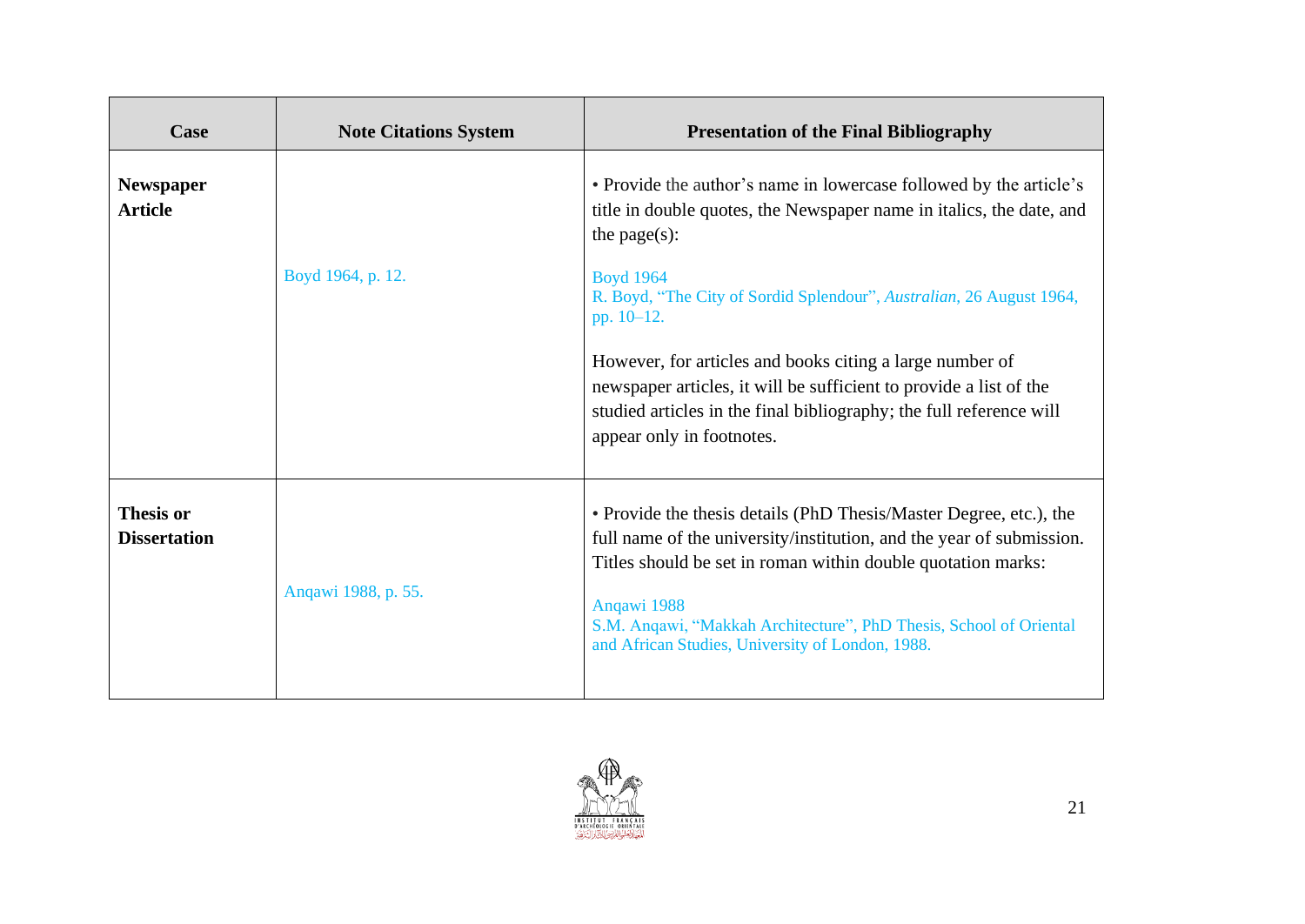| Case                                           | <b>Note Citations System</b>                                                                                                                                           | <b>Presentation of the Final Bibliography</b>                                                                                                                                                                                                                                                                                                                                                                                                                                                                   |
|------------------------------------------------|------------------------------------------------------------------------------------------------------------------------------------------------------------------------|-----------------------------------------------------------------------------------------------------------------------------------------------------------------------------------------------------------------------------------------------------------------------------------------------------------------------------------------------------------------------------------------------------------------------------------------------------------------------------------------------------------------|
| <b>Excavation or</b><br><b>Activity Report</b> | Fairman 1938, p. 151.                                                                                                                                                  | • Adopt the format that applies to standard references:<br>Fairman 1938<br>H.W. Fairman, "Preliminary Report on the Excavations at Sesebi<br>(Sudla) and 'Amārah West, Anglo-Egyptian Sudan, 1937-1938",<br>JEA 24, 2, 1938, pp. 151-156.                                                                                                                                                                                                                                                                       |
| <b>Online</b><br><b>Publication</b>            | • If possible, specify page and/or<br>paragraph number(s):<br>Eychenne 2013, pp. 62–99, para. 4–12.<br>• Specify the page if it is a PDF:<br>Eychenne 2013, pp. 62–63. | • To cite electronic sources, put the author's name, italicised the<br>book's title, the place and date of the original publication, the<br>release date if possible, then specify the name of the website or<br>publishing platform, the permanent URL, and the date of access:<br>Eychenne 2013<br>M. Eychenne, Mathieu, Liens personnels, clientélisme et réseaux de<br>pouvoir dans le sultanat mamelouk (milieu XIIIe-fin XIVe siècle), Beirut,<br>Damascus, 2013, http://books.openedition.org/ifpo/3958. |